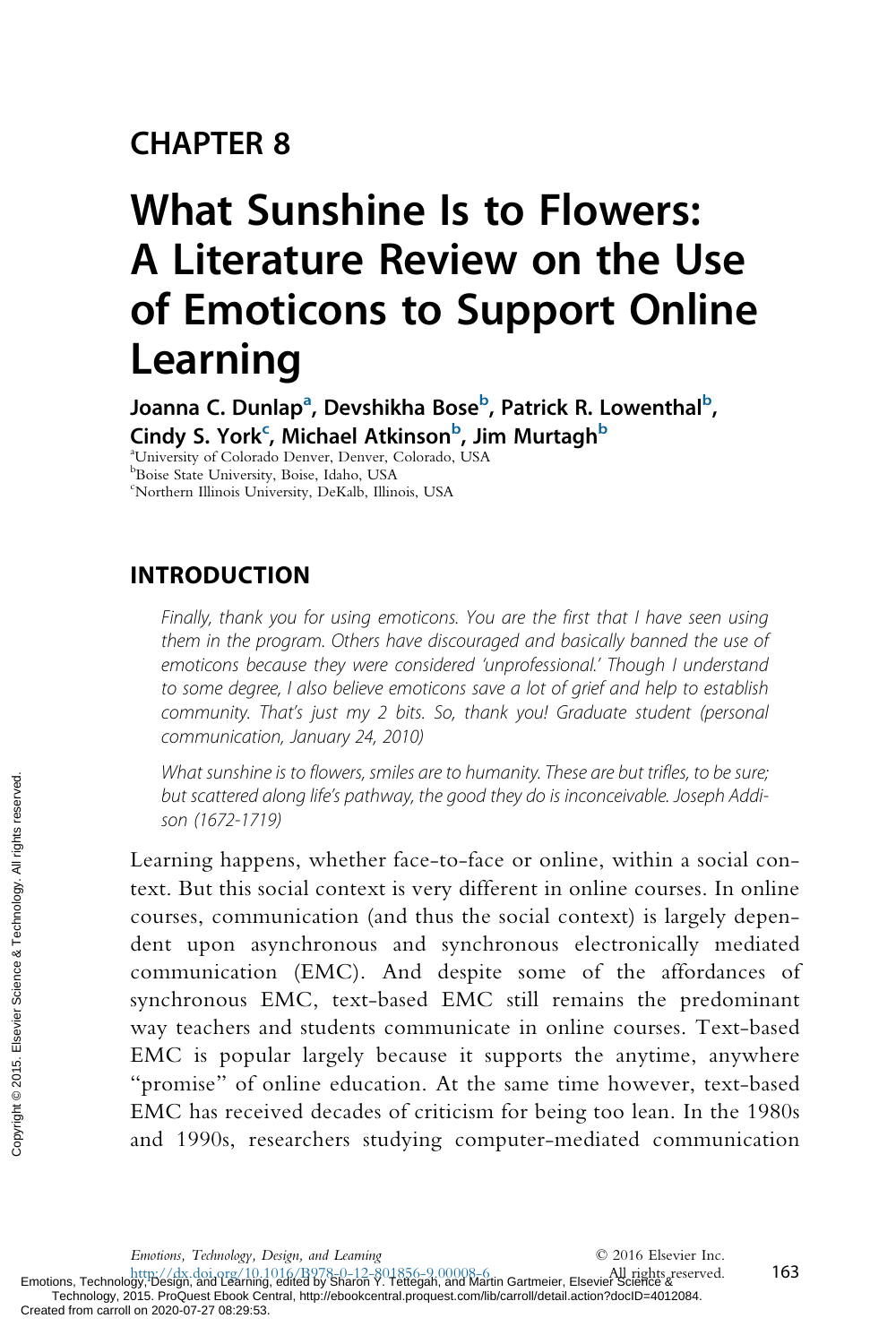$(CMC)<sup>1</sup>$ —which at that time focused primarily on e-mail—came to the conclusion that CMC was inherently antisocial and impersonal (Walther, 1996; Walther, Anderson, & Park, 1994; Walther & Parks, 2002). Many of these researchers used social presence theory, developed by Short, Williams, and Christie (1976), to explain the limitations of CMC (Walther & Parks, 2002). Short et al. (1976) argued in the 1970s that communication media differ in their degree of social presence and that these differences influence how people interact, communicate, and perceive others as being "there" and "real." However, as educators started using CMC for educational purposes, they realized that even though nonverbal and relational cues were filtered out, CMC could be very social and interpersonal (Gunawardena, 1995; Gunawardena & Zittle, 1997). This observation led researchers of online education to reconceptualize social presence theory, focusing less on communication media and its constraints, and more on how people used communication media. One way people make up for the lack of nonverbal behaviors and cues in primarily textbased environments is by using paralanguage, specifically emoticons.

"Emoticons" is short for emotion icons; emoticons are ways to use text to represent emotional and personality nuances present in face-to-face communication. For instance, people use ":-)" to show that they are happy or smiling. When used in text-based EMC (e.g., e-mail, threaded discussion forums, texting, social networking), emoticons function as textual representations of the nonverbal behaviors and cues prevalent in face-to-face communication, designed to convey clarity of intent and emotion in efficient, direct, and transparent ways.

In the late 1990s, researchers began arguing that emoticons are one way to establish social presence in online courses (Rourke, Anderson, Garrison, & Archer, 1999). Since that time, emoticons have become a conventional method of expressing emotion and establishing social presence in the online classroom. However, to-date, there has not been a comprehensive literature review on emoticons' role in the online classroom. Therefore, in this chapter, we present a review of the literature on emoticons used in support of online learning, with the goal of improving future practice in and research of online teaching and learning. We also provide instructional recommendations for online educators. review on emoticon<br>we present a review<br>learning, with the g<br>teaching and learnii<br>online educators.<br><sup>1</sup> "Computer-mediated<br>ent devices to commuterms of electronical<br>EMC is still text-base

 $1$  "Computer-mediated communication" is a dated term. People now use a variety of different devices to communicate with each other. Thus, it is perhaps more useful to think in terms of electronically mediated communication (EMC). However, the majority of EMC is still text-based and therefore lacking nonverbal cues.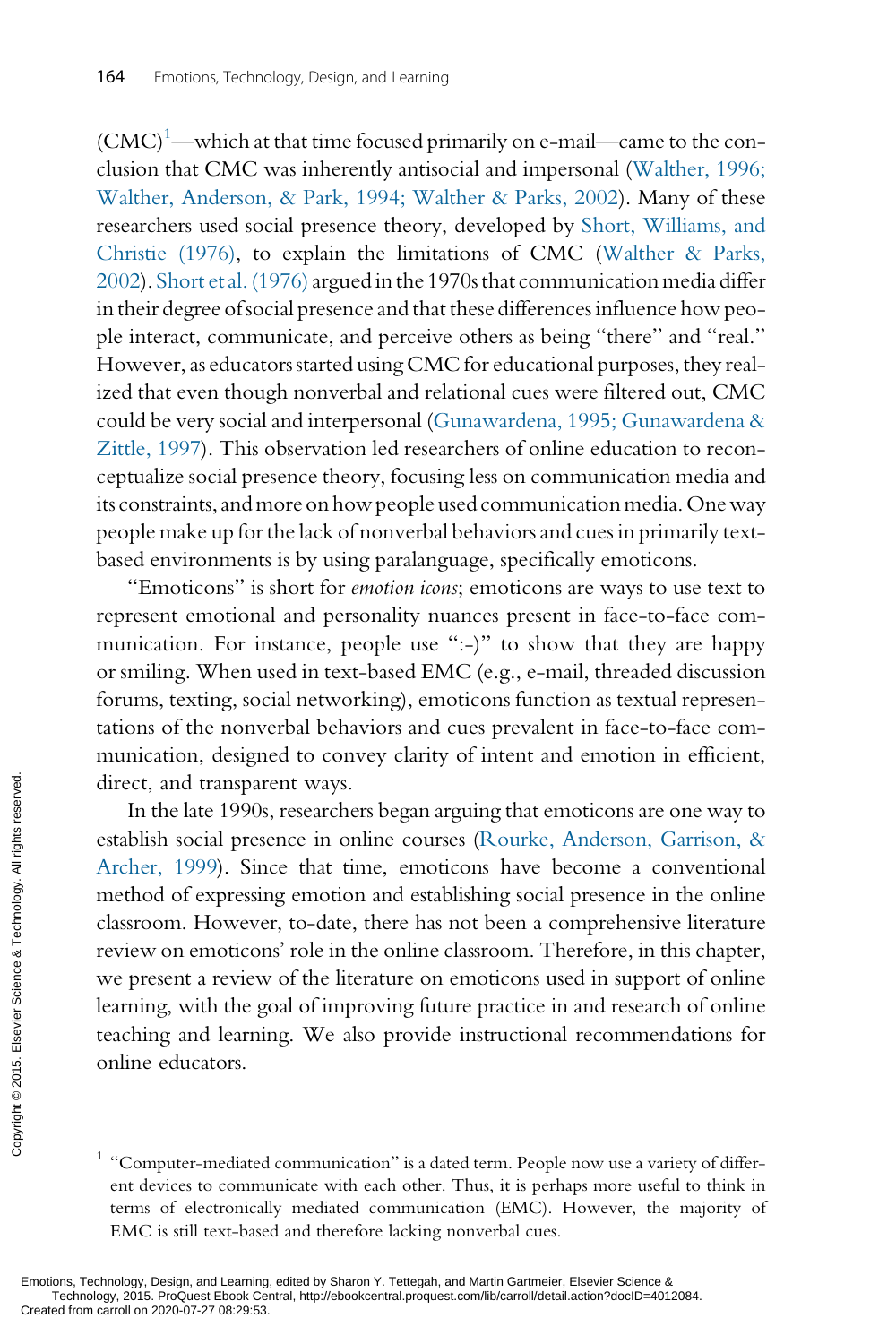#### METHOD

There are multiple types of reviews of the literature (Jackson, 1980). For our literature review, we were specifically interested in summarizing the research on emoticons, in an effort to inform the research and practice of online education. Therefore, we conducted an integrative review because "the goal of an integrative review is to summarize the accumulated state of knowledge concerning the relation(s) of interest and to highlight important issues that research has left unresolved" (Cooper, 1982, p. 292). We began by searching ProQuest and EBSCO using the keywords "emoticons," "online," and "learning" in an effort to identify literature on emoticons related to online learning and online education.

Initially, 58 articles were identified by searching ProQuest and EBSCO. All duplicate articles, as well as articles not reporting on empirical studies, were immediately removed from the list. This left 46 articles to be reviewed. Each article was randomly assigned to three different reviewers; the reviewers then independently reviewed each article, recording key findings specific to online education and EMC. The reviewers' notes were then analyzed for emerging themes. Some additional studies were identified through the process of reviewing the 46 articles. Finally, we integrated literature we knew from our previous work that addressed the value of emoticon use in online education. This resulted in a total of 67 articles reviewed for this study. Our aim was to synthesize the existing work in this field, as well as to offer new perspectives on the literature related to the use of emoticons in EMC. Observed gaps in the literature are noted and recommendations for further research and instructional application are discussed at the end of this review.

#### EMOTICONS AND ELECTRONICALLY MEDIATED COMMUNICATION

In face-to-face interactions, nonverbal behavior communicates quite a lot about intent. Those behaviors—such as facial expressions, the placement of head and shoulders, the use of hands—can deliver information, regulate the interaction, and express feelings and intimacy. In online communication, emoticons may be used to help achieve the same thing by serving as "nonverbal surrogates" (Derks, Bos, & Grumbkow, 2007, p. 843). In face-to-face<br>about intent. T<br>of head and sho<br>the interaction,<br>tion, emoticons<br>"nonverbal surr<br>Emoticons a<br>D'Addario, 200<br>oriented inform<br>affective stance

Emoticons are "graphic representations of facial expressions" (Walther & D'Addario, 2001, p. 324), which deliver emotional, rather than taskoriented information (Ganster, Eimler, & Kramer, 2012) and index a user's affective stance (Park, 2007). Most emoticons are well known and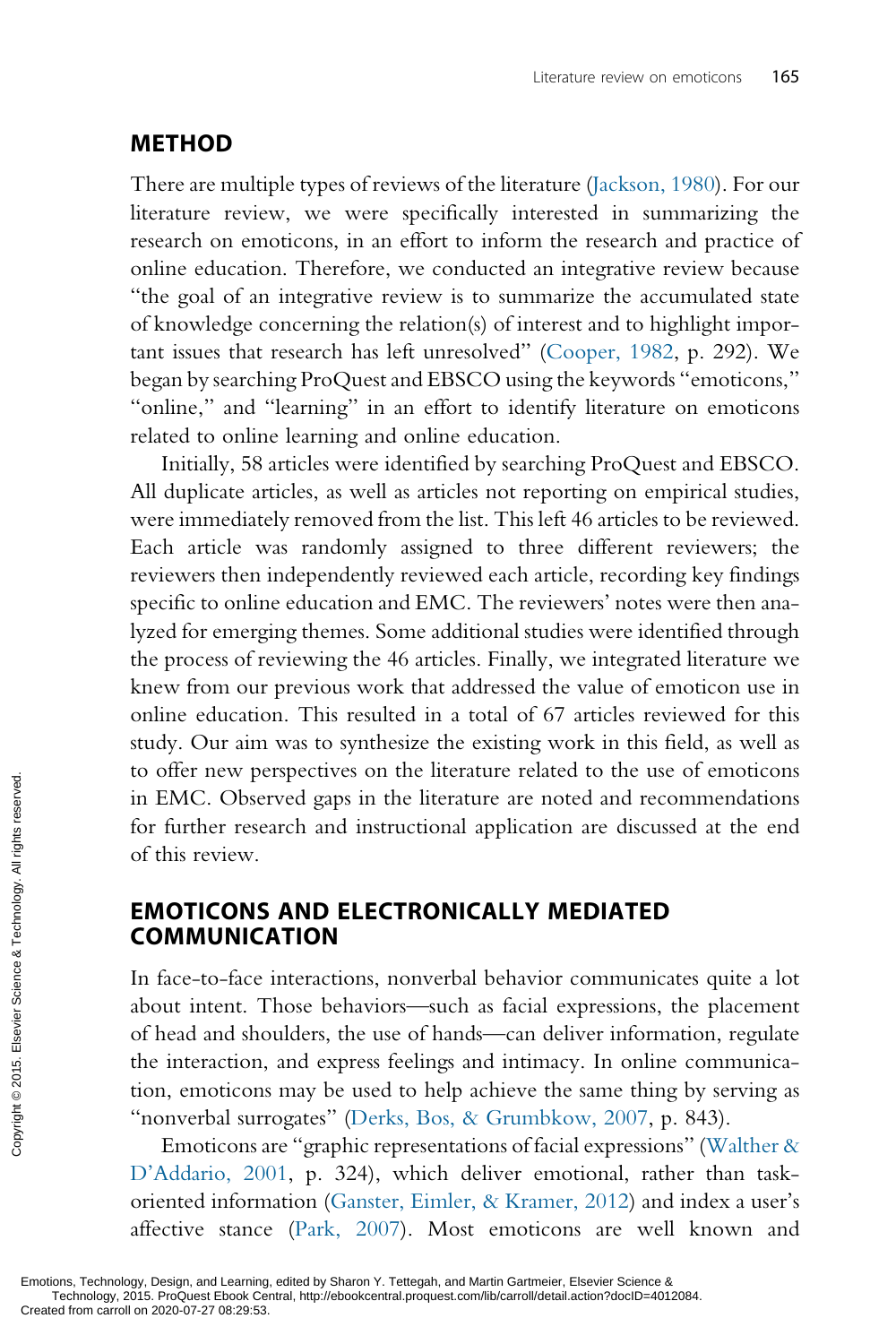commonly recognized symbols among users of EMC. They often act as substitutes or surrogates for nonverbal cues, which are usually absent in text-based EMC. Sometimes they are used as a compliment to a text message (Stapa & Shaari, 2012). Smiling is a common human reaction mostly used to indicate happiness; hence it is not surprising that it has found a symbolic representation in EMC in the form of emoticons and smileys. There are two types of smileys, the icon (or emoji), which pictorially represents a smiling human face  $\bigcirc$  and keystroke-based, symbolic emoticons such as :-). They have the same impact in terms of how a message is interpreted. However, some argue that the emoji smiley has a stronger impact on the personal mood of the viewer than a keystroke-based emoticon (see Wortham, 2011); this may be due to the wide range of emoji icons now possible in EMC, or because emoji are a more realistic portrayal of human expressions. A study examining "Facebook" conversations of Malaysian college students, between the ages of 18 and 24, demonstrated that almost all sentences contained smileys or some other emoticons (Stapa & Shaari, 2012), thus showing how dominant a role these forms of nonverbal communication have begun to play in the social exchange of college students.

#### EMOTICONS AND GROUP DIFFERENCES

Since the emergence of emoticons, researchers have been interested in whether group differences exist in emoticon use (see Brunet & Schmidt, 2010; Locke & Daly, 2007; Wolf, 2000). Differences between men and women's use of emoticons remain the most popular groups to compare. However, in many ways, the research remains inconclusive. In one early study, Wolf (2000) found that both men and women used more emoticons in mixed gender groups than within same gender groups. In another study, Brunet and Schmidt (2010) found that women, under certain conditions, may use emoticons more than men. They found women who were visible through a webcam used significantly more emoticons than those who had their webcams turned off (Brunet & Schmidt, 2010). But when the webcams were turned off, there was no significant difference in emoticon use between men and women. This is surprising because one would expect emoticons to be used more when the webcams were off than when they were on. Brunet and Schmidt suggested that this may have been due to the fact that women felt more "societal pressure" (p. 203) than men, to appear friendly in an online conversation. Wolf's (2000) and other researchs, though, also suggest that it is not simply a matter of whether or not women use emoticons more may use emoticons<br>through a webcam<br>their webcams turno<br>were turned off, the<br>men and women. T<br>be used more when<br>and Schmidt sugges<br>felt more "societal<br>online conversation<br>that it is not simply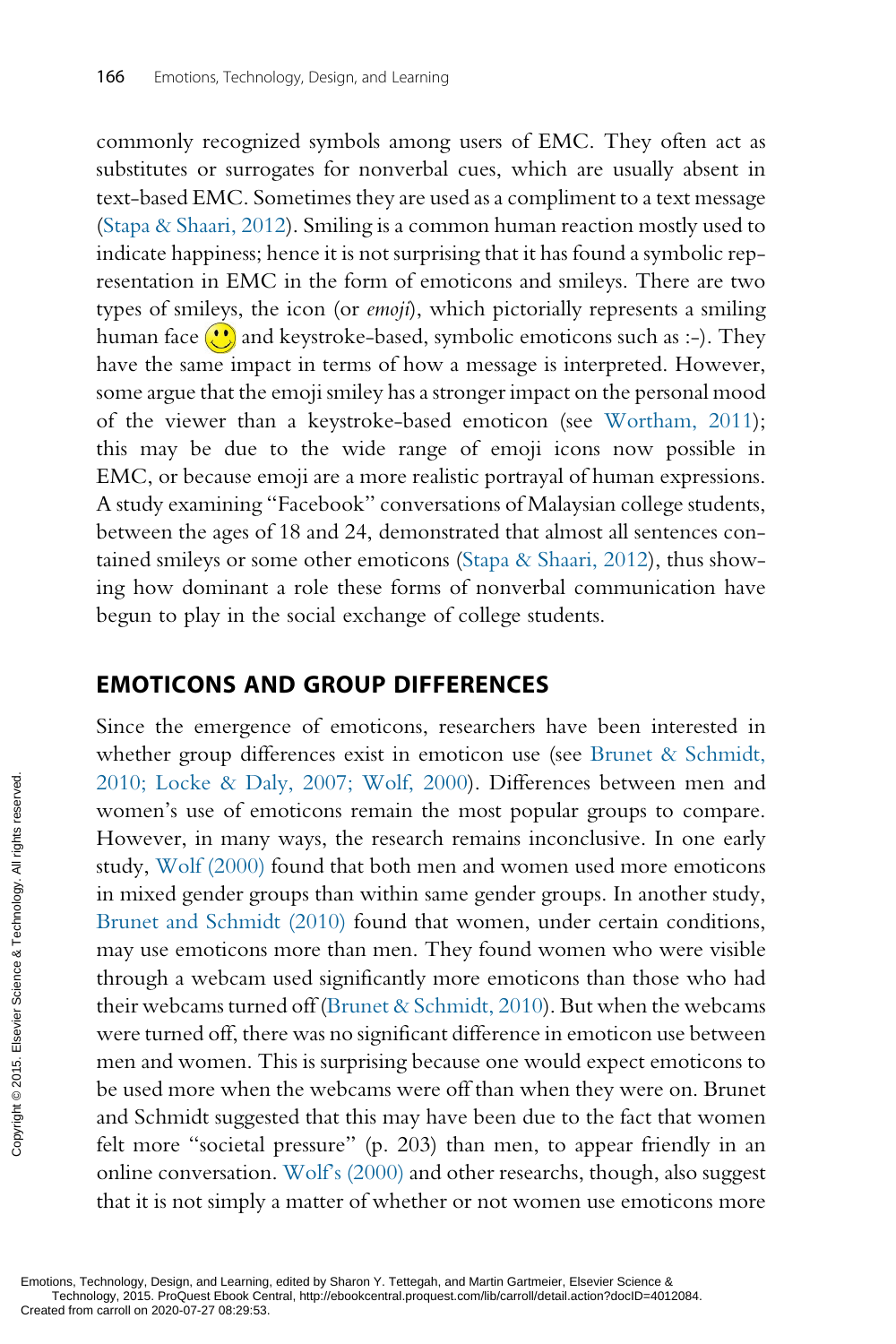than men, because men and women actually might simply use emoticons in different ways. For instance, Wolf (2000) found women used emoticons more for humor, whereas men used them more for sarcasm and to tease. In another study, Huffaker and Calvert (2005) found men used more flirty emoticons than women.

Researchers have also investigated how emoticon use differs and/or manifests in different ethnic groups. For instance, Locke and Daly (2007) found that Chinese participants use emoticons more than non-Chinese participants. In another study, Kanayama (2003) focused on elderly people in Japan's participation in virtual communities. He found that elderly people enjoyed using emoticons and sharing stories with others as they connected and built supportive relationships online.

Researchers have also studied how age influences emoticon use (Fullwood, Orchard, & Floyd, 2013; Kanayama, 2003; Krohn, 2004). For instance, Krohn (2004) argued that people of different ages use emoticons differently (if at all) and therefore emoticon use—at least in business settings—should be based on one's age or generation. In fact, Krohn (2004) recommended that emoticons be freely used with Millennials (those born after 1980 and coming of age after 2000), but used progressively conservatively with Generation Xers (those born between 1964 and 1980); Baby Boomers (those born between 1946 and 1964); and Traditionalists (those born before 1946). Kanayama (2003) and Fullwood et al. (2013), on the other hand, did not find age influenced emoticon use. Fullwood even questioned whether a convergence of communication styles happens with age—with older people adapting a younger style of communication. At the same time, research has shown that (regardless of age) some EMC may not contain any emoticon use (Pillai, 2009).

#### EMOTICONS AND SOCIAL CONTEXTS

Overall, the research as a whole suggests that the social context or environment (i.e., both the application as well as the context) possibly influences how people use emoticons more than any single variable, such as gender, nationality, or even age (Derks et al., 2007; Fullwood et al., 2013). For instance, depending on the nature of the interaction—e.g., whether or not the interaction is task-oriented or socio-emotional—people may or may not feel the need to textually express nonverbal behaviors. In an experimental study, Derks et al. (2007) put students in one of two groups: either in a "socio-emotional" tasked group or in a "task-oriented" group. Overall, the reso<br>ment (i.e., both<br>how people use<br>nationality, or<br>For instance, d<br>or not the inte<br>or may not fee<br>experimental sti<br>either in a "soc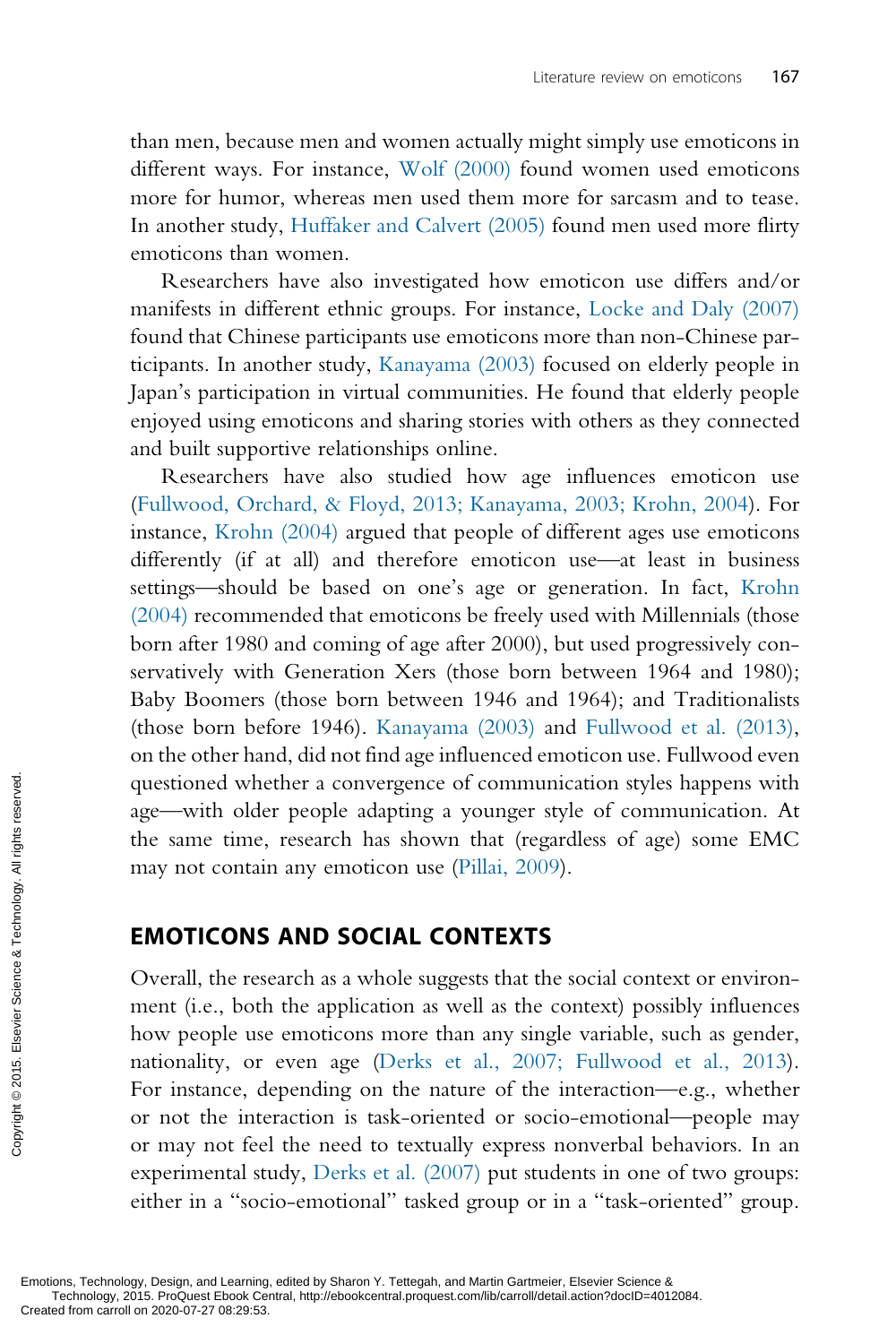Students responded to text messages significantly more often with an emoticon in the socio-emotional group than in the task-oriented group. Derks et al. (2007) speculated that these results were reflective of societal norms in which it is more appropriate to express emotions with friends and family in social contexts, than with colleagues in professional contexts. They concluded that social context matters in online communications and that social context influences whether or not emoticons are used. They gathered additional support for this claim in a later study, where they found that participants used more emoticons while communicating with friends than with strangers and used more emoticons in positive contexts than in negative ones (Derks, Bos, & Grumbkow, 2008).

All of this research suggests that even though emoticons are an effective way to make up for many of the cues absent in text-based EMC, people use emoticons in different ways, most of which appear to be dictated by one's personal preference, experience using emoticons, and immediate context.

#### EMOTICONS AND ONLINE LEARNING

Online education is a unique social context. The following sections are structured around emoticons use for: (a) improving communication; (b) enhancing social presence; and (c) building community in an online education context.

#### Improving Communication

Moore (2013) and others posited that there is a transactional distance in online education—that is, a psychological and communication distance between an instructor and students. This distance needs to be overcome if "effective, deliberate and planned learning is to occur" (Chen, 2001, p. 459). Overcoming this transactional distance can also help improve students' overall satisfaction with their educational experience (Stein, Wanstreet, & Calvin, 2005). One way to address this transactional distance is through improving EMC with the intentional use of emoticons. Emoticons can make communication more efficient, effective, clear, and fun (Huang, Yen, & Zhang, 2008; Kindred & Roper, 2004; Varnhagen et al., 2009). students overall s.<br>
Wanstreet, & Calvi<br>
is through improv<br>
Emoticons can mal<br>
fun (Huang, Yen,<br>
et al., 2009).<br>
People use emo<br>
First, people use em<br>
sions (Dresner & He<br>
this case is used to

People use emoticons in three main ways to improve communication. First, people use emoticons to indicate emotion by reflecting facial expressions (Dresner & Herring, 2010). For example, :-( means sadness—which in this case is used to reflect an emotional state. A second way people use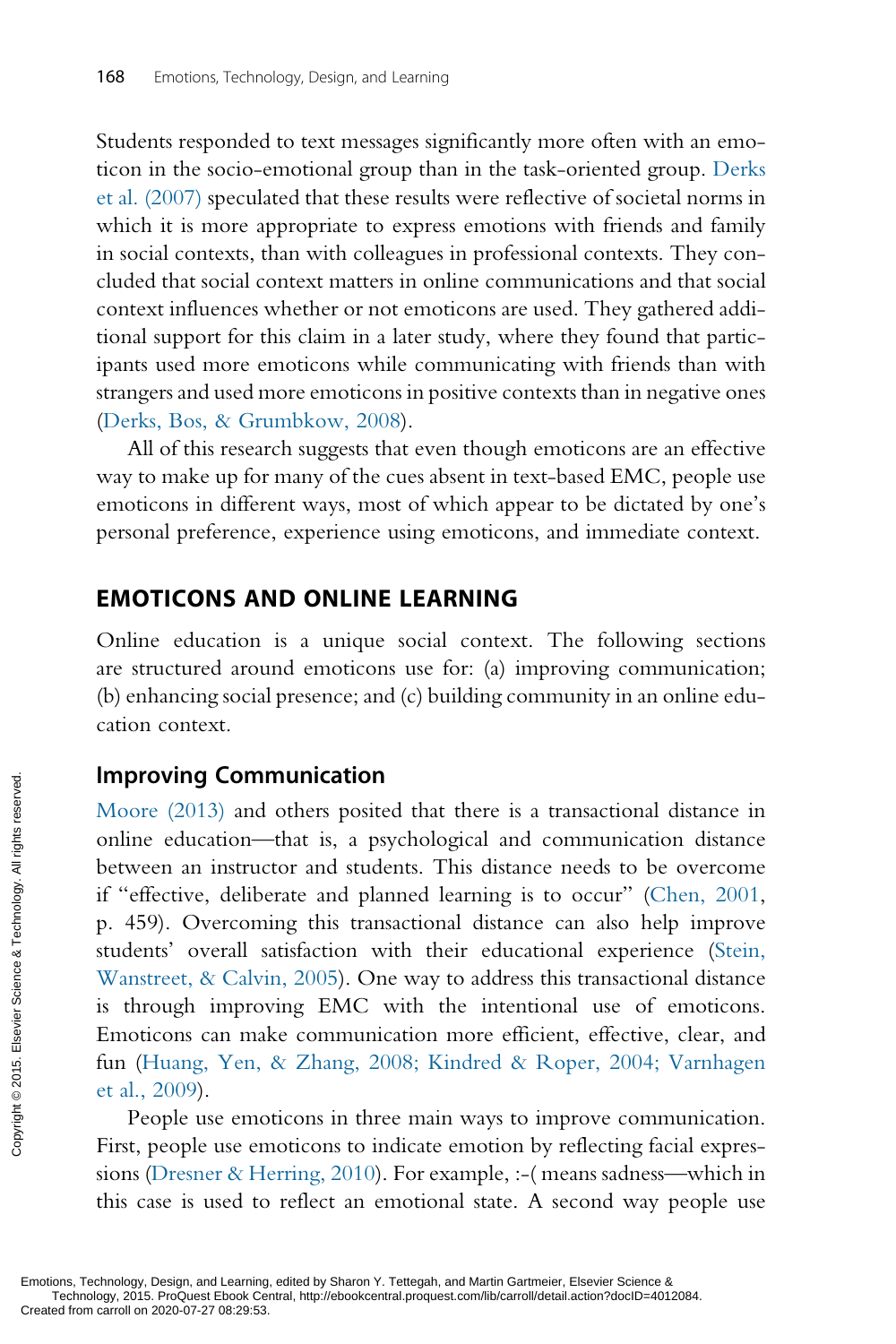emoticons is to indicate nonemotional sentiments that are tied to facial expressions (Dresner & Herring, 2010). For instance, ;-) indicates sarcasm or irony. A third way that people use emoticons is to indicate illocutionary force (Dresner & Herring, 2010). For instance, "What's wrong with you? :-||" sends a different message than "What's wrong with you? :-(" and makes the author's intent clearer (Dresner & Herring, 2010).

Emoticons, used in any of these ways, are very helpful at clarifying textbased messages (Derks et al., 2008). Emoticons can make the intention of a message clear (Lo, 2008) as well as strengthen the intensity of a message. A positive message, for instance, with a smiley-face emoticon can be perceived more positively than a positive message without a smiley-face emoticon (Derks et al., 2008). At the same time, however, an emoticon does not carry more communicative weight than the main (text-based) message. For instance, emoticons are not central or vital enough to change the valence of a message; that is, a positive message accompanied by a frown is still perceived as mostly positive, and a negative message accompanied by a smiley-face is still perceived as mostly negative, although, as part of a politeness strategy, emoticons can also be used to soften a negative tone of criticism, disapproval, or sarcasm (Locke & Daly, 2007; Stapa & Shaari, 2012). Research suggests that these different uses of emoticons can counter the ill-effects of absent social context cues specifically in educational settings (Tu & McIsaac, 2002).

Researchers have found that emoticons are also helpful at improving communication for second language learners (AbuSa'aleek, 2013; Beatty, 2003; Crystal, 2001). But Halvorsen (2012) did find that although students in his study used emoticons pervasively in their writing, the pattern of usage varied by individual and was influenced by things, such as the individual's previous experience with EMC.

Some researchers have also tried to analyze how or when people use emoticons within a given message to improve communication. Research has shown that emoticons are usually placed as closers, openers, or interjectors in written conversations. In fact, Provine, Spencer, and Mandell (2007) found that emoticon placement aligned with the punctuation effect—that is, occurring at pauses, phrase boundaries, and the beginnings and ends of questions and statements. emoticons with<br>has shown that<br>tors in written c<br>found that emo<br>is, occurring at<br>questions and st<br>It is importa<br>communication<br>and misundersts<br>of a lack of as

It is important to note, though, that emoticons do not always improve communication. For instance, emoticons can lead to miscommunication and misunderstanding (Derks et al., 2008). This happens in part because of a lack of agreed-upon definitions of emoticons (Averianova, 2012;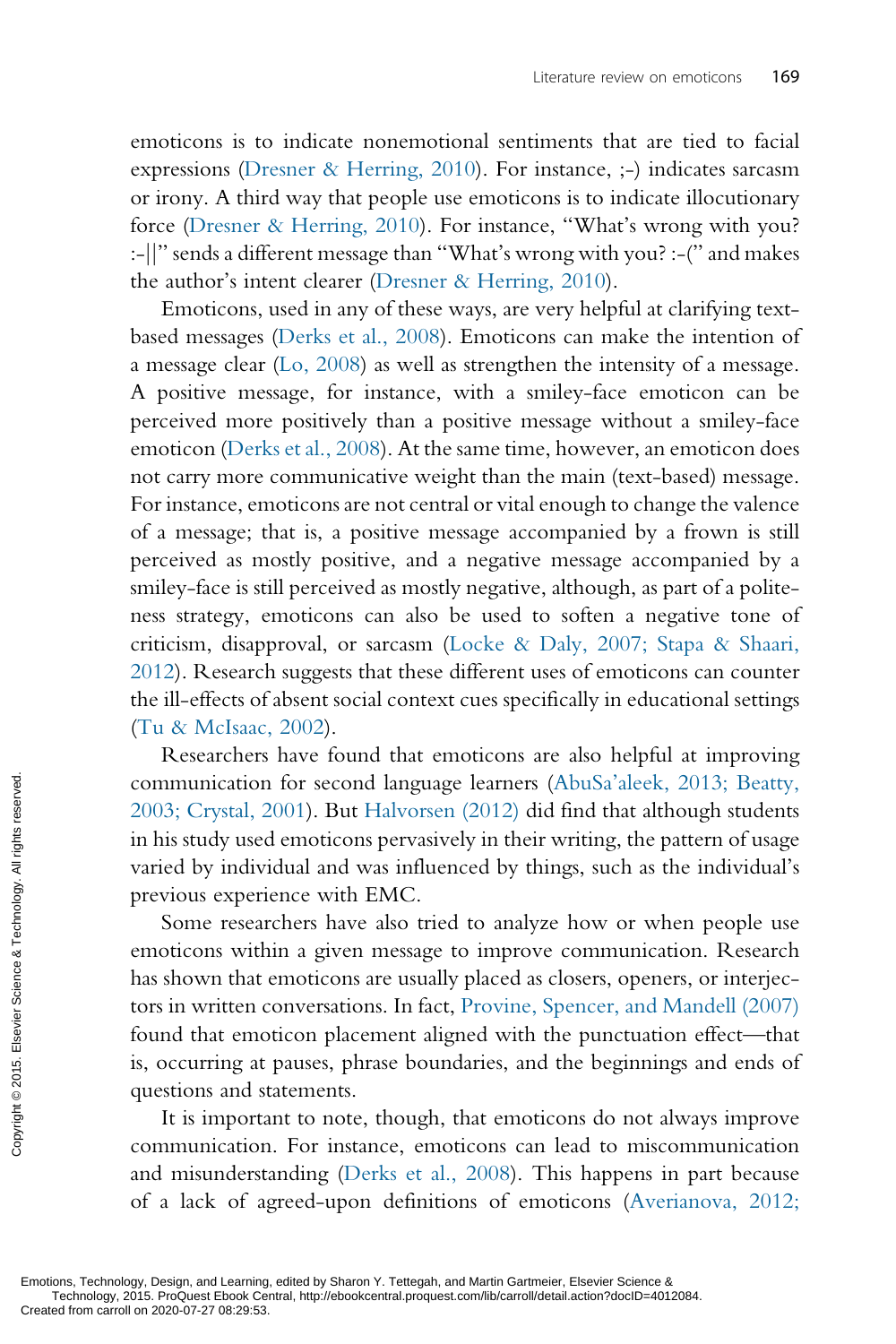Chen, 2006; Loewen & Reissner, 2009). But emoticons can also be used to deceive or hide meaning. For instance, people can use emoticons in textbased EMC to hide how they are really feeling. In other words, a "participant might frown at the keyboard but strategically decide to type a strategic smile" (Marvin, 1995, para. 13). But despite these possible drawbacks, the research reviewed in this chapter as a whole suggests that emoticons can improve communication even in educational settings.

#### Enhancing Social Presence

Social presence was originally defined as the sense that another person is "real" and "there" when using a communication medium (Short et al., 1976). Over the years, online educators have found that social presence is important in online education because it sets the climate for learning to take place (Caspi & Blau, 2008). Research also suggests that there is a positive correlation between students' perception of social presence and perceived learning and learner satisfaction (Richardson & Swan, 2003; So & Brush, 2008). The lack of nonverbal and relational cues in EMC, though, can make it difficult to establish one's own social presence or perceive another person's social presence (Lowenthal, 2009).

Research suggests that emoticon use can enhance students' perceptions of social presence in online learning environments that rely predominantly on text-based EMC (Aragon, 2003; Lahaie, 2007; Tu, 2002). Gunawardena and Zittle (1997) were one of the first to research social presence in an online learning setting. They were interested in participants' use of emoticons in an online education conference. Gunawardena and Zittle found that students with higher levels of social presence, "enhanced their socio-emotional experience by using emoticons to express missing nonverbal cues in written form" (p. 23). Garrison and his colleagues later identified emoticon use as an observable indicator of affective/emotional expression and therefore an indicator of social presence in their Community of Inquiry model (see Garrison, Anderson, & Archer, 2000; Rourke et al., 1999).

In one study of social presence across three different computer-mediated communication systems, Tu (2002) found that "students used emoticons and paralanguage to compensate for the lack of social context cues" (p. 15). Tu also noticed that students tended to use smiley- and frown-face emoticons the most in the communication systems. Early research on social presence and online education, though, suggests that some people are not familiar with using emoticons in EMC (Tu, 2002; Weiss, 2000). As a result, Weiss (2000) recommended explicit encouragement in the use of emoticons an indicator of social<br>Garrison, Anderson<br>In one study of s<br>communication sys<br>and paralanguage<br>(p. 15). Tu also not<br>emoticons the most<br>presence and online<br>familiar with using of<br>Weiss (2000) recom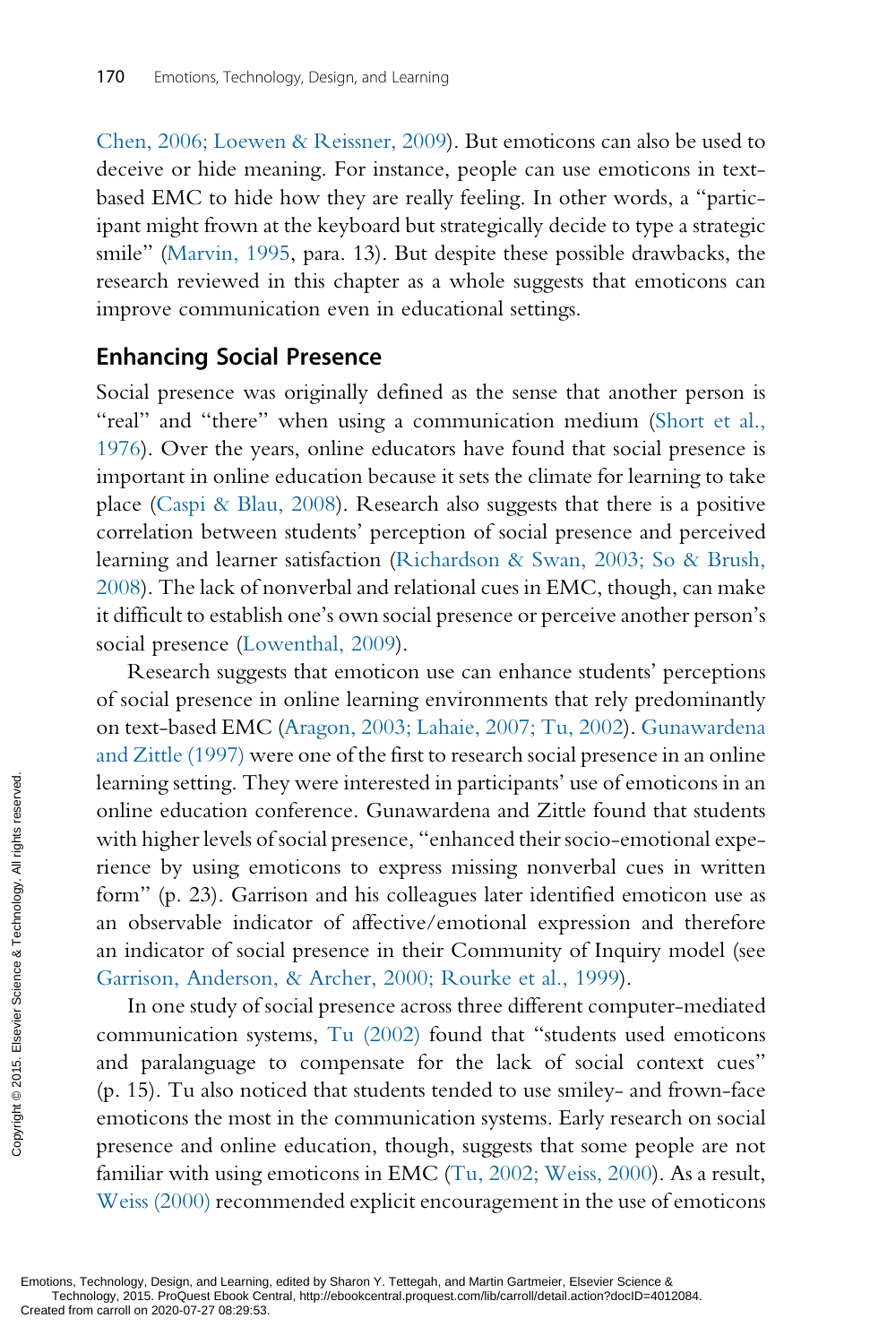and possibly even including a list of various emoticons one could use in textbased communication. Similarly, Tu (2002) argued that instructors should model the effective use of emoticons in online courses. In fact, Tu and McIsaac (2002) later found that most students respond positively to the use of emoticons (p. 143), thus supporting the need to help students effectively use emoticons in EMC.

Yamada and Akihori (2007) found in a later study that students' use of emoticons heightened their sense of social presence. In their study, a student's use of emoticons often led to more responses from other students to their posts. In another study, Cobb (2009) found that 70% of students in an online nursing program used emoticons. Using the same instrument as Gunawardena and Zittle (1997), Cobb found students in an online nursing program (with high use of emoticons) actually had a higher overall social presence score than participants in Gunawardena and Zittle's foundational study. Cobb suggested that this difference could be due to users' increased use of EMC over the past decade. It is reasonable to expect, as students use EMC more for personal as well as educational purposes, that they will become more adept at using paralanguage and emoticons to establish social presence and make up for the cues filtered out of EMC. However, this does not discount the need of instructors and instructional designers to intentionally find ways to design for social presence in online courses (Aragon, 2003; Dunlap & Lowenthal, 2014; Greyling & Wentzel, 2007).

#### Building Community

Online students may feel isolated and alone in online courses (McInnerney & Roberts, 2004); online students report missingthe social presence—specifically the sense of being perceived as real and perceiving others as real—that they more easily establish in face-to-face courses (Stodel, Thompson, & MacDonald, 2006). Students often perceive the lack of a community as an impediment to their success in online courses (Song, Singleton, Hill, & Koh, 2004). Research has shown a relationship between students' sense of community andtheir actual success in online courses (Conrad, 2005; Sadera, Robertson, Song, & Midon, 2009; Swan, 2002). In addition, various learning theories stress the importance of social context, collaboration, and discourse in the construction of knowledge (see Lave & Wenger, 1991; Lowenthal & Muth, 2008). For reasons such as these, online educators strive to build community in online courses. mpeament to<br>Koh, 2004). R<br>of community an<br>Robertson, Son<br>theories stress th<br>the construction<br>2008). For reaso<br>online courses.<br>There are v:<br>The online lea

There are various types of learning communities (Zhao & Kuh, 2004). The online learning communities that educators try to build in online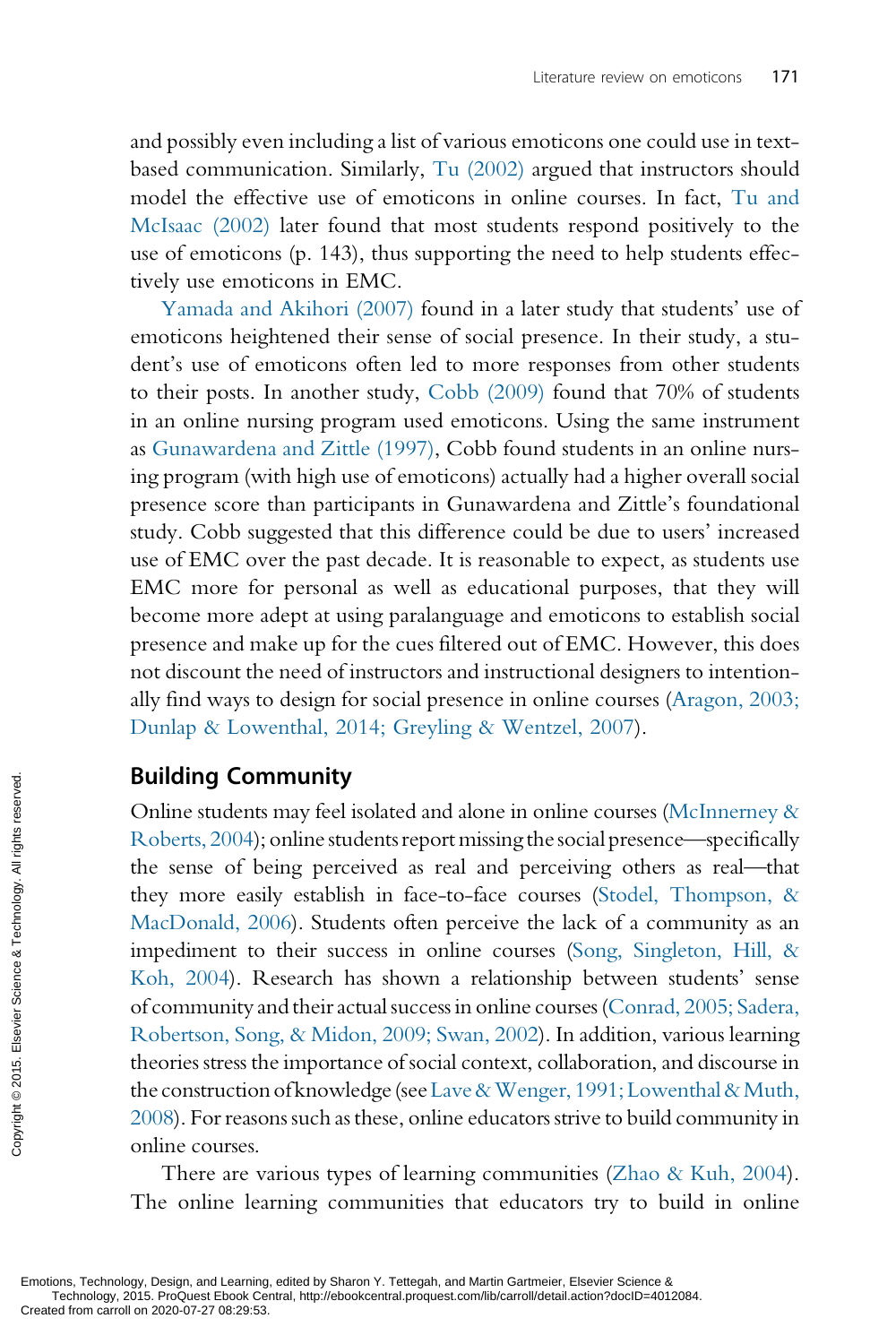courses have been described as "bounded learning communities" (Wilson, Ludwig-Hardman, Thornam, & Dunlap, 2004). A bounded learning community is a learning community formed within a formal course. In bounded learning communities, students often do not choose their instructor or fellow students. These communities take place over a fixed period of time (e.g., a semester); and participation in these communities is often required in some way. A bounded learning community though rarely simply forms on its own (Wilson et al., 2004). It takes careful upfront planning on how best to engage students with the course content, their peers, and their instructor as well as how best to use EMC (Swan, 2002).

Building community in an online course begins and ends with learner interaction. In other words, learners must first login to their online courses and interact with each other, their instructor, and the course content for a community to even possibly form. Research suggests that frequent interaction alone is not enough. Instead, it is the quality of the interaction that matters (Goertzen & Kristjansson, 2007). The cues filtered out of EMC, however, can make it challenging for learners to effectively interact and communicate with each other online. The "Community of Inquiry" model suggests that affective, interactive, and cohesive communication are needed to build social presence and a community of learners (Rourke et al., 1999). More specifically, paralanguage in general, and emoticons in particular, can help facilitate community building by clarifying EMC, establishing social presence, and building cohesion (Huang et al., 2008; Rourke et al., 1999). Goertzen and Kristjansson (2007) found, in one study, that paralanguage and emoticons enable people "to project a sense of personality, familiarity, and closeness, along with various degrees of solidarity and alignment …" (p. 220) and that "social presence is essential to increasing a sense of belonging and social cohesion in the community as well as facilitating collaboration" (p. 213).

Members of a learning community must be able to disagree with others, however, when needed. Goertzen and Kristjansson (2007) pointed out, "reviewing and potentially critiquing the work of peers is risky business" (p. 223). As a result, learners often engage in a variety of face-saving acts. For instance, Goertzen and Kristjansson found that learners surround requests for help, clarification, and change with positive comments to improve group cohesion. Paralanguage and emoticons are also often used to avoid potential conflicts in a conversation that has a chance of getting acrimonious, or merely to soften the serious nature of a conversation (Stapa & Shaari, 2012). For instance, in a study of college classroom discussions, Members or a le<br>
thowever, when ne<br>
"reviewing and pot<br>
(p. 223). As a resul<br>
For instance, Goe<br>
requests for help,<br>
improve group coh<br>
to avoid potential cc<br>
monious, or merely<br>
Shaari, 2012). For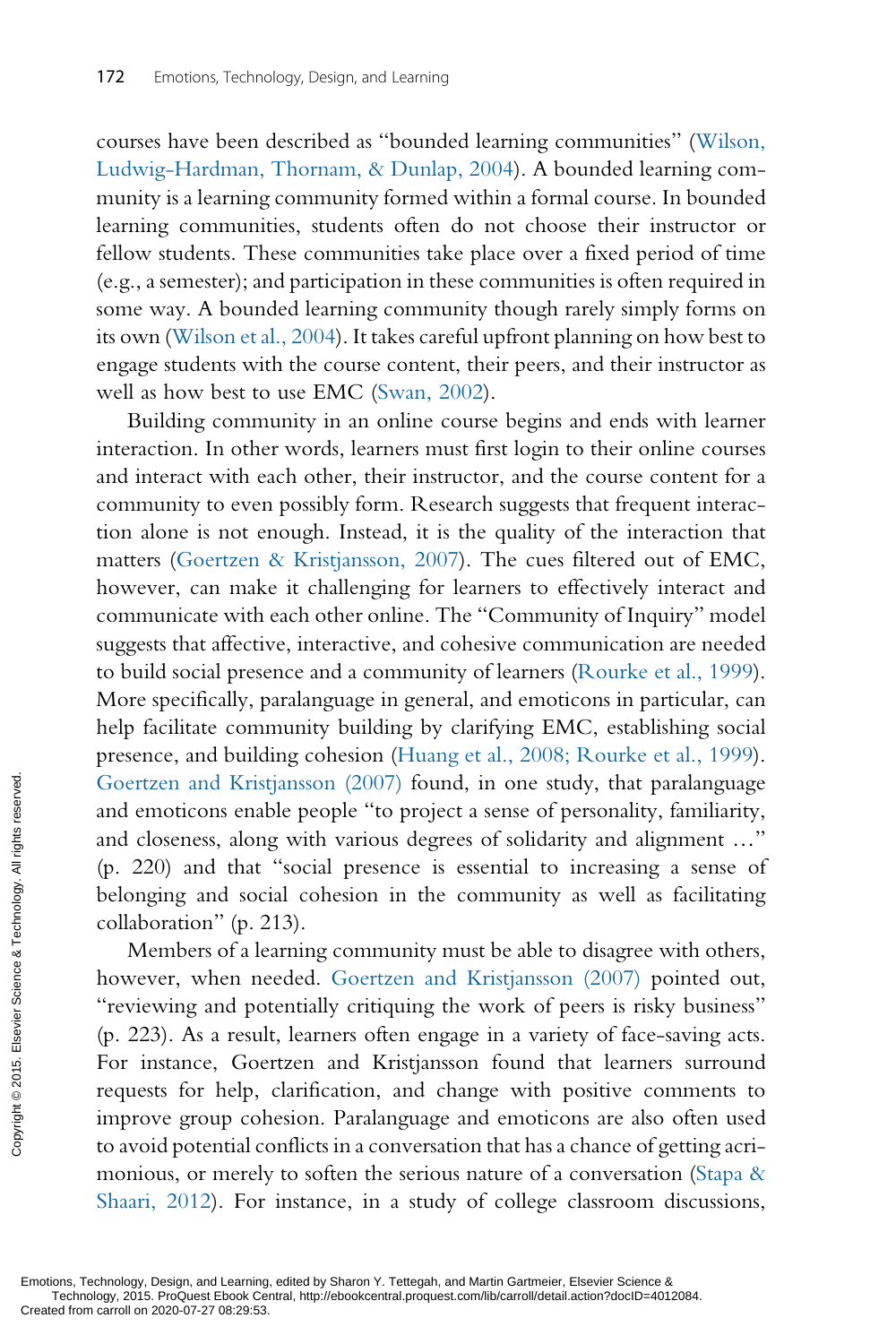Vandergriff (2013) found emoticons, nonstandard/multiple punctuation, and lexical surrogates were often used as an avoidance strategy when a participant did not want to disagree openly. Emoticons can also be used in a humorous way to politely disagree as well as to convey complex meanings, such as sarcasm and frivolousness.

Communities are constructed and maintained in part with language (Street, 1984). Participation in a community—even an online bounded learning community—requires knowing the specific language and literacy skills of the community (Gee, 1990, 1998, 2000; White & Lowenthal, 2011). Thus, acceptance within a community requires one knows and employs the language of that community. In one study, Tu (2001) found that once students became comfortable with their classmates and learned any commonly used "Netspeak" or emoticons, they reported feelings of belongingness and a sense of themselves as full-fledged members of the learning community (Tu, 2001). In another study of a gaming community, Peña and Hancock (2006) found that more experienced gamers used more emoticons and other Netspeak conventions in their communications than less experienced gamers. Their usage was tied to their existing membership in the gaming community and the established shared understanding of the Netspeak conventions used by the community. Similarly, while research on emoticons suggests that people use emoticons more with friends than with people they do not know (Huang et al., 2008), as people become more comfortable with each other, research suggests that they often feel less of a need to clarify every comment with positioning (Goertzen & Kristjansson, 2007).

People also have to become comfortable using various types of EMC media to feel a part of any given learning community. Meyer (2003) suggested that one's comfort level with text-based EMC will likely depend on one's ability to "to create a realistic 'self' in written responses" (p. 57). The constraints of text-based EMC have led some to argue that synchronous EMC is more effective in improving communication and interaction than asynchronous EMC (Fadde & Vu, 2014; Wang & Newlin, 2001); consequently, synchronous EMC may be better at helping participants develop social presence and possibly lead to a greater sense of community (McInnerney & Roberts, 2004, p. 75). Learning communities are, however, complicated (Zhao & Kuh, 2004). Therefore, emoticons alone are not enough to help a learning community form and persist. Furthermore, it is possible that only certain types of courses and learning audiences benefit from bounded learning communities. The constraints<br>EMC is more e<br>asynchronous E<br>quently, synchr<br>social presence<br>(McInnerney &<br>complicated (Z<br>enough to help<br>possible that or<br>from bounded l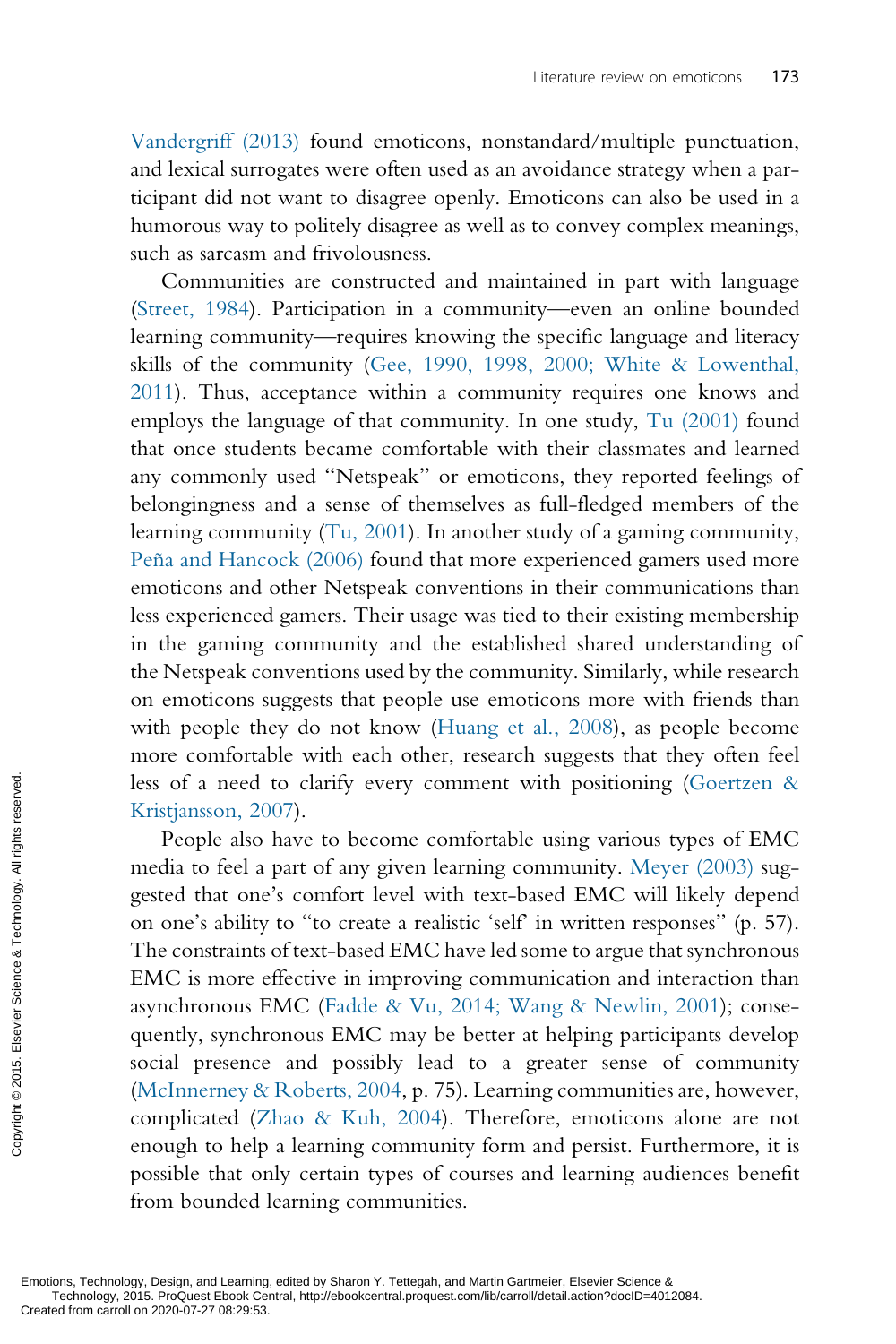#### LIMITATIONS AND GAPS

Our review of the literature is limited in scope, in part due to the keywords selected. After initially testing a few different keywords as search terms, we settled on using: "emoticon," "online," and "learning." Additional keywords (e.g., "e-learning" or "education") could possibly have resulted in additional articles that we missed. However, our initial search was used simply as a starting point; many of the articles we read pointed us to additional studies. A bigger limitation, though, is due to the research itself. First and foremost, there are very few studies that primarily focus on emoticons and online learning or online education. Therefore, the majority of the studies we reviewed did not research emoticon use in educational settings. Educational settings have their own norms and ways of communicating and being. Further, learning management systems, and specifically threaded discussions, differ in important ways from other communication platforms, such as chat rooms or instant messaging applications. Fullwood et al. (2013) questioned to what degree communication platforms, such as chat rooms, are a unique "genre" that influences how people communicate; they continued to argue that "there are recognized conventions or etiquette that guides our online behaviors in specific environments, encourage a particular style of communication" (Fullwood et al., 2013, p. 658). Another shortcoming of general research on emoticons is that it tends to focus predominantly on issues of, e.g., gender (Fullwood et al., 2013) and not on other important questions (e.g., its use in education).

There is still so much we do not know about emoticon use. For instance, it is very possible that emoticons are not always used to convey emotion; people could simply be influenced by the way others use them. Others could just be habitual emoticon users (Lowenthal, 2012), in much the same way that some people simply use their hands obsessively when they speak. Emoticon use may sometimes be more of a generative rather than a communicative act, in the sense that it serves the writer more than the reader (Walther & D'Addario, 2001, p. 343). Also, the writer may simply be feeling too lazy to use words—opting instead for the use emoticons. Hence, the overuse of emoticons due to the lack of effort on the writer's part may wane its effectiveness, such that readers start to ignore their presence (Walther & D'Addario, 2001, p. 342). Hence, the question arises: How, and in what context, can emoticons be used most effectively to bring about maximum learning and optimal information exchange? municative act, in t<br>(Walther & D'Adda<br>too lazy to use woo<br>overuse of emotico<br>its effectiveness, suc<br>D'Addario, 2001, p<br>context, can emotic<br>learning and optima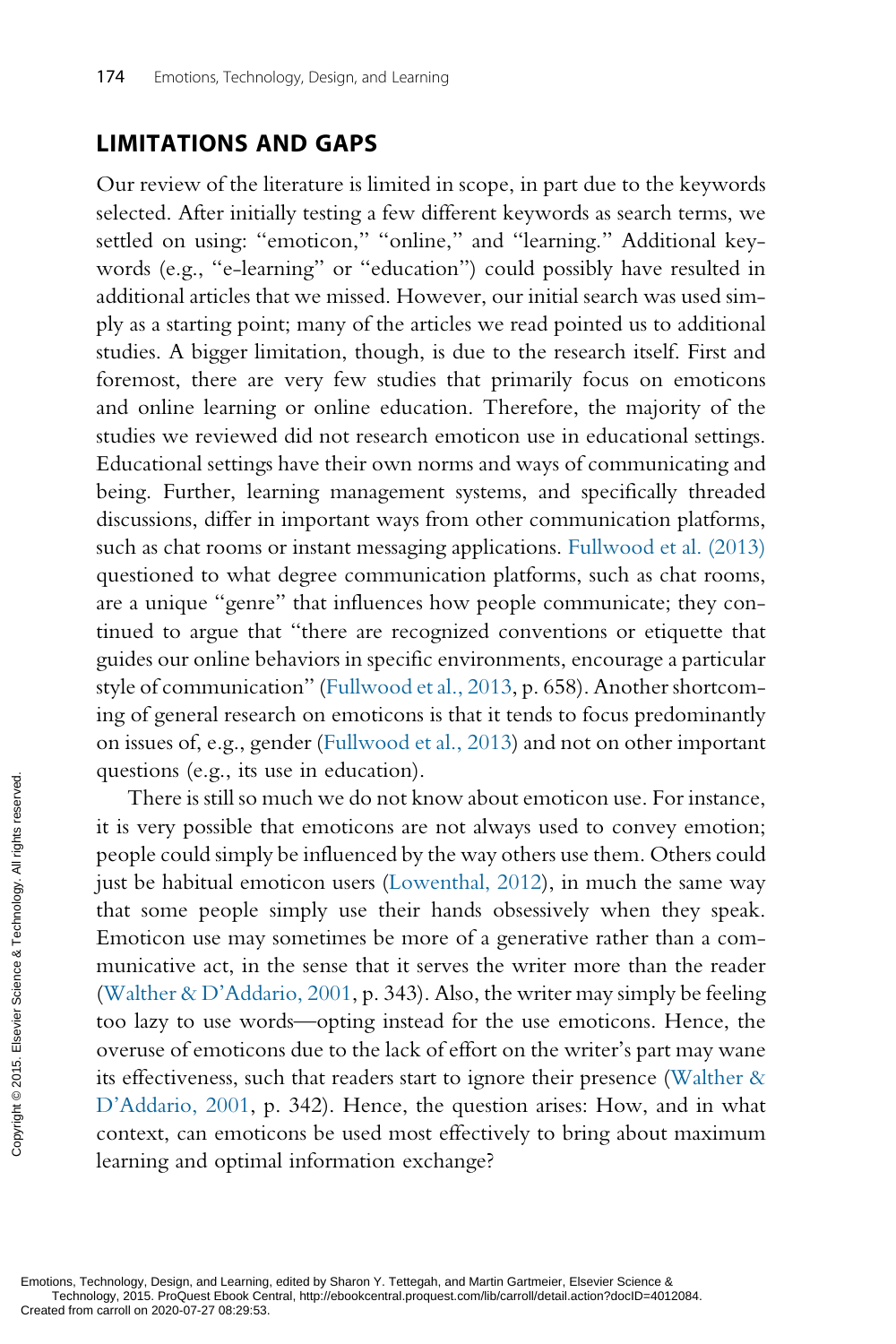Research on emoticons also does not adequately acknowledge how emoticon use might be changing over time. Emoticon use, or more generally the effective use of EMC, can be viewed as a type of literacy. It is likely that peoples' emoticon use is influenced by a host of factors, one of which being their prior experience using different types of EMC (see Fullwood et al., 2013). Emoticon use will change as people become more literate with EMC; in other words, it is probable that emoticon use is changing as people change (Huffaker & Calvert, 2005). However, some people are still "turned off" by the use of emoticons (Provine et al., 2007), which can often cause problems when studying emoticon use in educational settings where faculty prohibit the use of emoticons or Netspeak of any kind (Pratt, 2010).

## FUTURE RESEARCH

Our review of the literature on the use of emoticons to support online learning has revealed new lines of possible inquiry. First, researchers need to examine how emoticons can be used to maximize student engagement and achievement in online courses. For instance:

- Does emoticon use in instructor feedback reduce transactional distance between the students and the instructor in an online class?
- How can paralinguistics enhance the online learning experience for students?
- Do emoticons have a more positive effect on improving communication in online courses when combined with other strategies? If so, what other strategies, and why?
- Is there a relationship between emoticon use and student persistence in online courses?
- How does the overuse of emoticons limit their usefulness in the online classroom?

Second, researchers need to focus more specifically on how emoticons are used to establish and maintain social presence. For instance:

- Are emoticons more effective for enhancing social presence for some learners than others?
- How can the intentional use of emoticons reduce the transactional distance and increase sociability between students in online courses?
- Do emoticons have a more positive effect on enhancing social presence in online courses when combined with other strategies? If so, what other strategies, and why? used to establish<br>
• Are emotic<br>
learners thar<br>
• How can the distance and<br>
• Do emotico<br>
in online coustrategies, are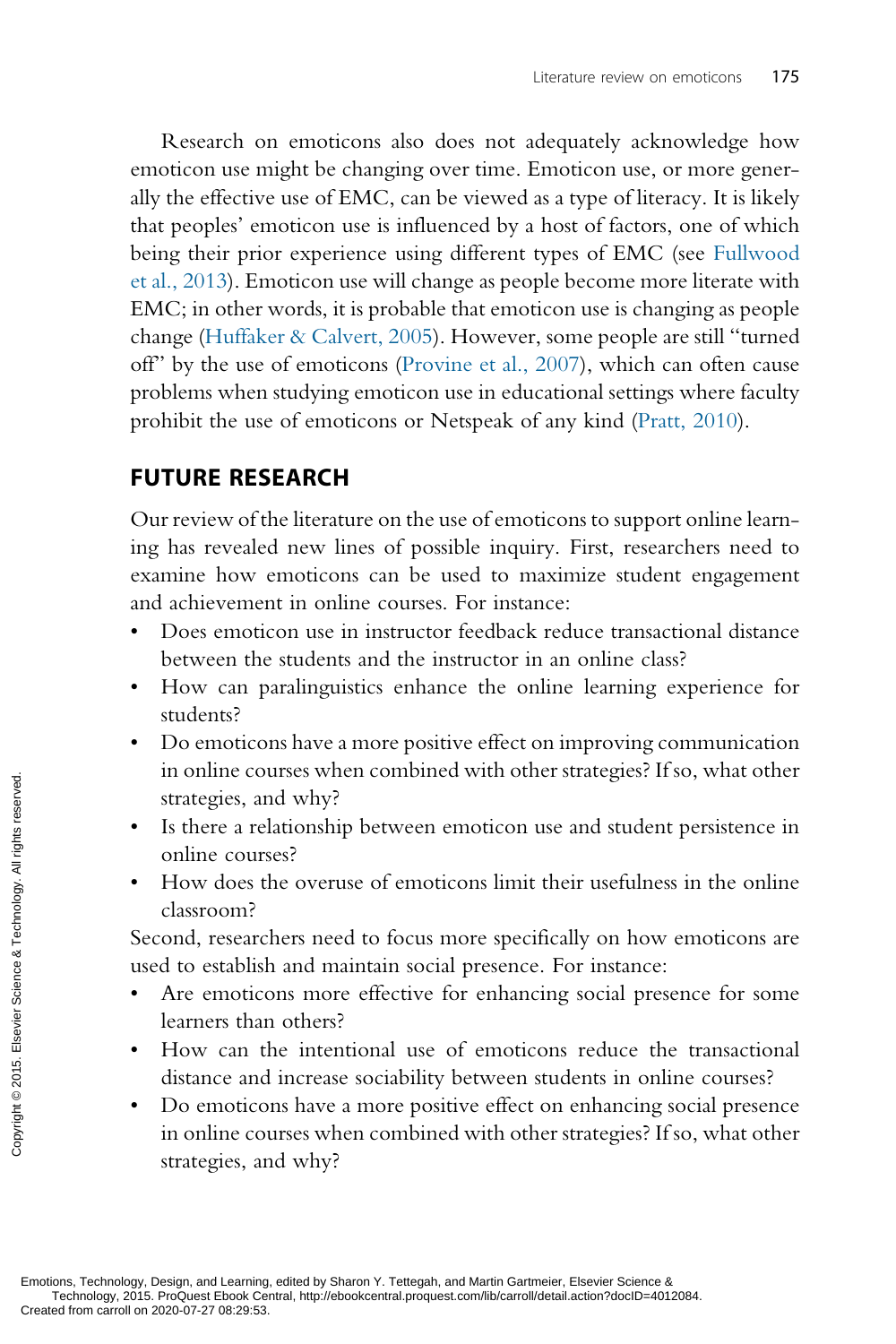• Is developing an effective use of emoticons in online courses a good use of an instructor's time, or are there other strategies (e.g., the use of video) that may have a more consistent positive effect on social presence in online courses?

Last but not least, many questions remain on how emoticons can help build and maintain effective learning communities. For instance:

- How does the background (culture, language proficiency, internet/IM use experience) of students affect their use and reception of emoticons in online courses?
- Why do some people respond positively and others respond negatively to emoticon use?
- How are emoticons used in courses with a strong sense of community?
- How does an instructor's use, modeling, and encouragement influence students use and perceptions of emoticons?
- How does emoticon use change over time in online courses and online programs?

As people's use of EMC increases, the platforms people use become more sophisticated, and people's own comfort level with EMC as a vehicle for communication, collaboration, and expression increases, people's use of emoticons in online education is likely to change. As such, research on emoticons should continue. At the same time, online educators should keep in mind that emoticons are just one of many ways to express emotion and intent in the online classroom and that emoticons cannot magically solve all of the problems of distance and isolation in online courses.

### INSTRUCTIONAL RECOMMENDATIONS

Given the ubiquitous use of EMC in business, as well as professional communities of practice, helping students learn to communicate and collaborate well using EMC technologies (i.e., becoming literate with EMC) is an important instructional goal. Helping students understand the role of emoticons, and Netspeak in general, is an appropriate element of professional preparation. The following are some instructional recommendations that emerged from our review of the literature on emoticons:

1. Enhance teaching presence. Online educators should use emoticons when communicating with students to increase teaching presence. Emoticons are one way instructors can express emotion, as well as clarify the expression of emotion or intent. This may help students better understand their instructor's approach to the course and the content (i.e., teaching wen using ENC 6<br>
important instructions, and Netspee<br>
preparation. The fe<br>
emerged from our<br>
1. *Enhance teaching*<br>
communicating<br>
are one way inst<br>
sion of emotion<br>
instructor's app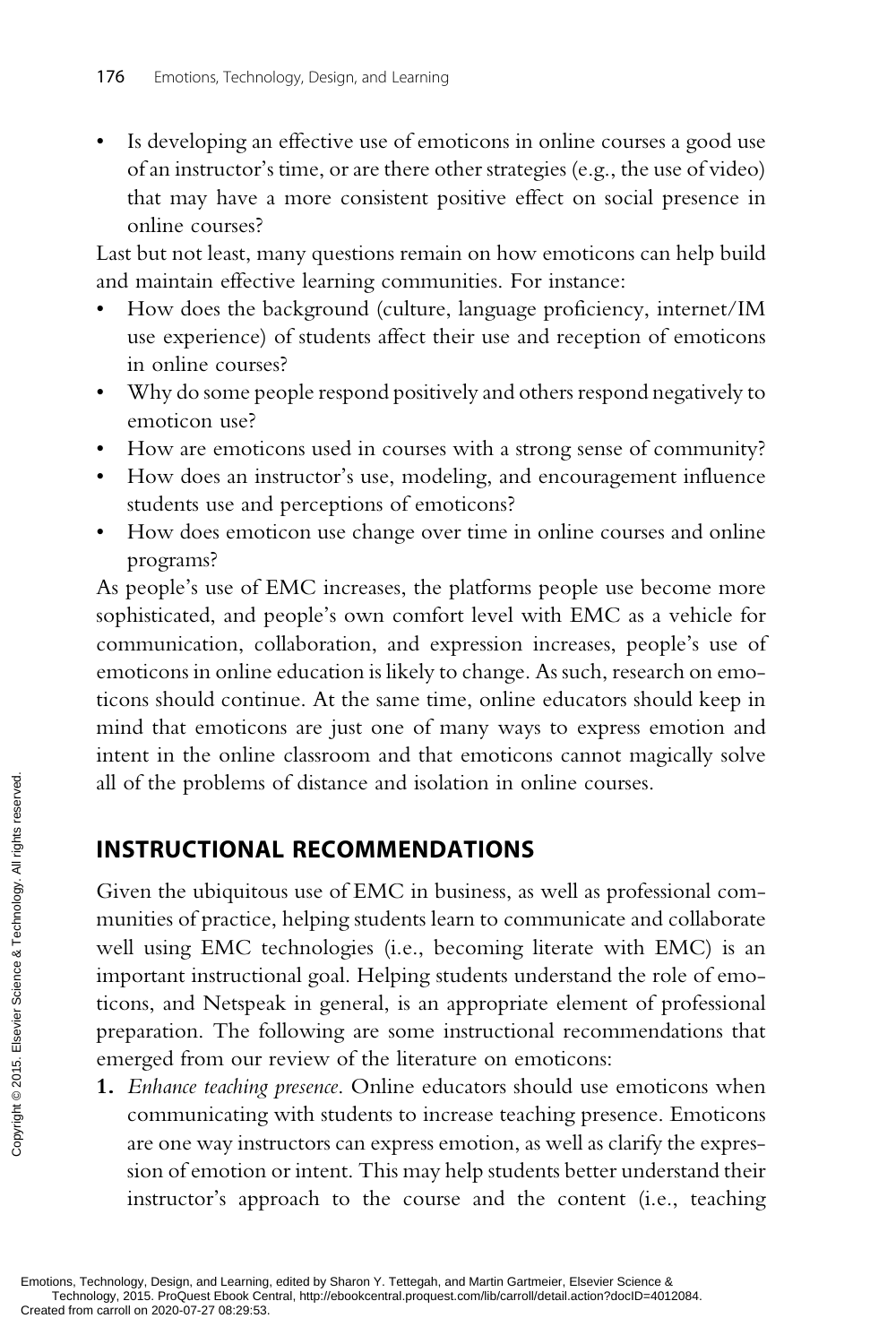presence) while at the same time getting a better sense that their instructor is "real" and "there" (i.e., instructor's social presence).

- 2. Provide personalized feedback. Personal, individualized feedback can help establish social presence in online courses (Dunlap & Lowenthal, 2014). Instructors should strive to use paralanguage and emoticons to help personalize and humanize feedback.
- 3. Soften critical feedback. Emoticons may be used to soften the tone of critical feedback so that students are more open to receiving and processing critical feedback; emoticons can essentially have a similar effect as audio feedback, which has been shown to help students hear the nuances in an instructor's voice (Ice, Curtis, Phillips, & Wells, 2007; Wilson, 2009).
- 4. Establish clear expectations for emoticon use. Students are often unsure how best to communicate in online courses. Even when students are well-versed in EMC for social purposes, they are often unsure of the appropriate way to communicate for an academic/professional context. Therefore, instructors should establish clear expectations about the use of emoticons, as well as other paralanguage, in their online courses. When establishing expectations for emoticon use, instructors should keep in mind that students from different countries, from diverse cultural contexts, and with different levels of experience with EMC (i.e., with different levels of digital literacy) might need additional support (Vrasidas & McIsaac, 1999). Instructors should also reinforce these expectations through modeling the appropriate and effective use of emoticons (Vrasidas & McIsaac, 1999; Woo & Reeves, 2008) and possibly even holding students accountable for their appropriate and effective use of emoticons.
- 5. Go beyond emoticons. Emoticon use does not always address the instructional goals of improving communication, enhancing social presence, and building effective learning communities in online courses. Emoticons are one strategy that should be used in conjunction with others to achieve these goals.

## CONCLUSION

The effective use of emoticons to improve communication, enhance social presence, and build community is a digital competency, one aspect of a person's digital literacy. As such, effective emoticon use has the potential to enhance a person's ability to accurately and appropriately use EMC. As the literature reviewed in this chapter demonstrates, the interpretation of cons are on<br>to achieve tl<br>**CONCLUSIO**<br>The effective us<br>presence, and b<br>son's digital lit<br>to enhance a pe<br>the literature re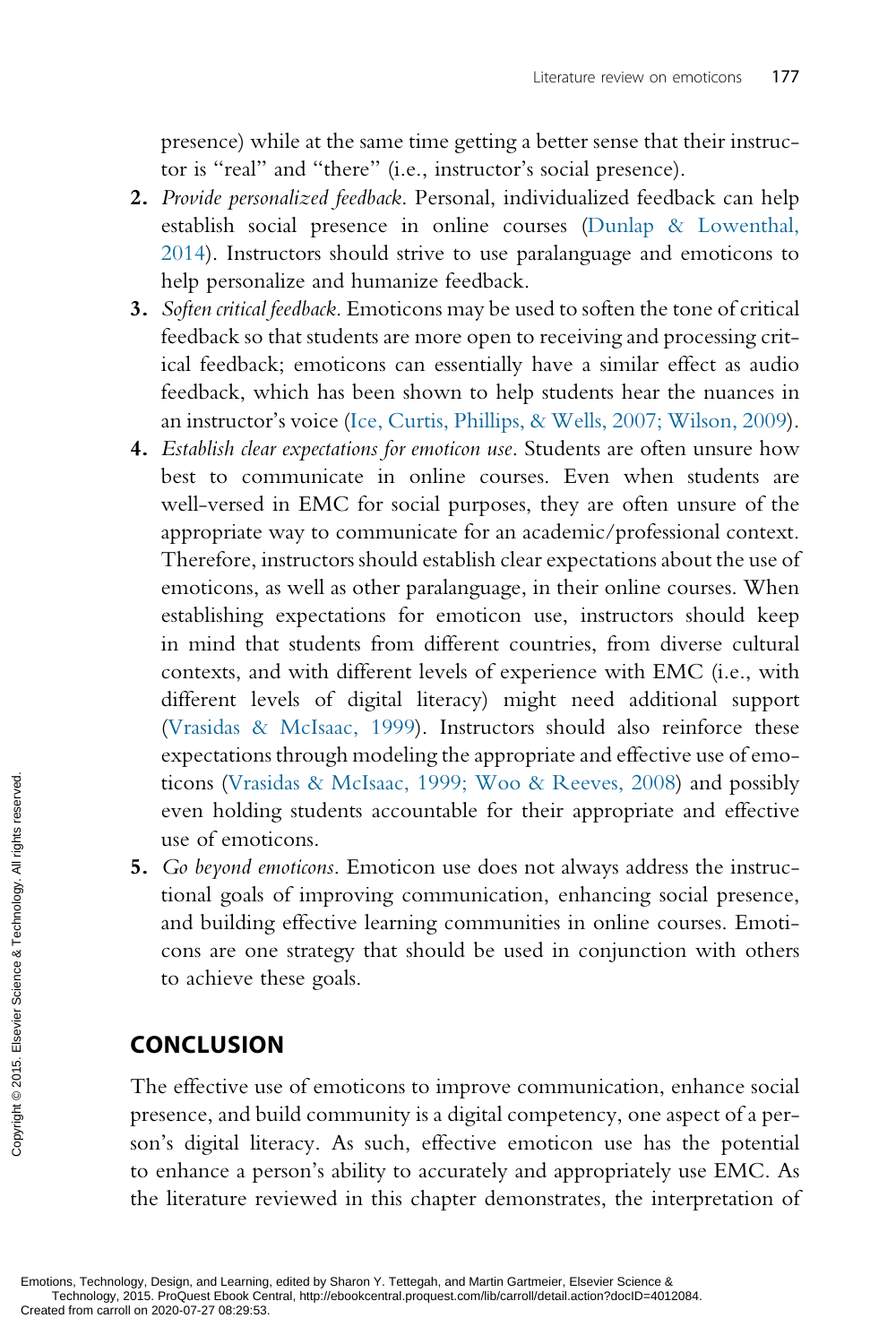emoticon use may not be universal. We identified a tension between the usefulness of emoticons and some people's perceptions of emoticons as unprofessional, in both the literature as well as our own personal experiences. Loewen and Reissner (2009) described an exasperated teacher who expressed disapproval over students' use of emoticons by chastising them with comments such as: "What do you mean? and What language are you speaking?!" (p. 111). In our introduction, we quoted a student who had similar prior experiences with instructors who disapproved or even prohibited emoticon use; this student expressed relief in finding an instructor who permitted the use of emoticons because the student believed they could effectively "save a lot of grief and help to establish community." Reaching a universally compatible understanding of or standard for how emoticons may be used in educational and professional contexts is a task that may be useful to undertake if educators are to prepare students to meet the interaction needs of the social and professional world in which they will participate. We have identified some instructional recommendations that might help online educators accomplish just this (e.g., modeling best practices; establishing clear expectations regarding emoticon use). However, educators should keep in mind that emoticon use is just one strategy to improve communication, establish social presence, and build learning communities. Emoticons may be one of the rays of sunshine that helps online educators grow healthy, hearty, and vibrant flowers.

#### **REFERENCES**

- [AbuSa'aleek, A. O. \(2013\). Linguistic dimensions of initialisms used in electronic commu-](http://refhub.elsevier.com/B978-0-12-801856-9.00008-6/rf0010)nication. [Studies in Literature and Language](http://refhub.elsevier.com/B978-0-12-801856-9.00008-6/rf0010), 6(3), 7-13.
- [Aragon, S. R. \(2003\). Creating social presence in online environments.](http://refhub.elsevier.com/B978-0-12-801856-9.00008-6/rf0015) New Directions for [Adult and Continuing Education](http://refhub.elsevier.com/B978-0-12-801856-9.00008-6/rf0015), 100, 57–68.
- [Averianova, I. \(2012\). The language of electronic communication and its implications for](http://refhub.elsevier.com/B978-0-12-801856-9.00008-6/rf0020) TEFL. [Procedia - Social and Behavioral Sciences](http://refhub.elsevier.com/B978-0-12-801856-9.00008-6/rf0020), 34, 14–19.
- Beatty, K. (2003). [Teaching and researching computer-assisted language learning.](http://refhub.elsevier.com/B978-0-12-801856-9.00008-6/rf0025) Harlow, Essex: [Pearson Education.](http://refhub.elsevier.com/B978-0-12-801856-9.00008-6/rf0025)
- [Brunet, P. M., & Schmidt, L. A. \(2010\). Sex differences in the expression and use of](http://refhub.elsevier.com/B978-0-12-801856-9.00008-6/rf0030) [computer-mediated affective language.](http://refhub.elsevier.com/B978-0-12-801856-9.00008-6/rf0030) Social Science Computer Review, 28(2), 194-205.
- [Caspi, A., & Blau, I. \(2008\). Social presence in online discussion groups: Testing three con](http://refhub.elsevier.com/B978-0-12-801856-9.00008-6/rf0035)[ceptions and their relations to perceived learning.](http://refhub.elsevier.com/B978-0-12-801856-9.00008-6/rf0035) Social Psychology of Education, 11(3), [323–346.](http://refhub.elsevier.com/B978-0-12-801856-9.00008-6/rf0035)
- [Chen, Y. \(2001\). Dimensions of transactional distance in the World Wide Web learning](http://refhub.elsevier.com/B978-0-12-801856-9.00008-6/rf0040) environment: A factor analysis. [British Journal of Educational Technology](http://refhub.elsevier.com/B978-0-12-801856-9.00008-6/rf0040), 32(4), 459–470.
- [Chen, E. \(2006\). The development of e-mail literacy: From writing to peers to writing to](http://refhub.elsevier.com/B978-0-12-801856-9.00008-6/rf0045) authority figures. [Language Learning and Technology](http://refhub.elsevier.com/B978-0-12-801856-9.00008-6/rf0045), 10(2), 33–55.
- Cobb, S. C. (2009). Social presence and online learning: A current view from a research perspective. Journal of Interactive Online Learning, 8(3), 241–254. Retrieved from, [http://](http://www.ncolr.org/jiol/issues/pdf/8.3.4.pdf) [www.ncolr.org/jiol/issues/pdf/8.3.4.pdf.](http://www.ncolr.org/jiol/issues/pdf/8.3.4.pdf) Pearson Education.<br>Pearson Education.<br>Brunet, P. M., & Schi<br>computer-mediated<br>Caspi, A., & Blau, I. (20<br>ceptions and their 1<br>323–346.<br>Chen, Y. (2001). Dimensity figures.<br>A. Chen, E. (2006). The cauthority figures. L<br>Cobb,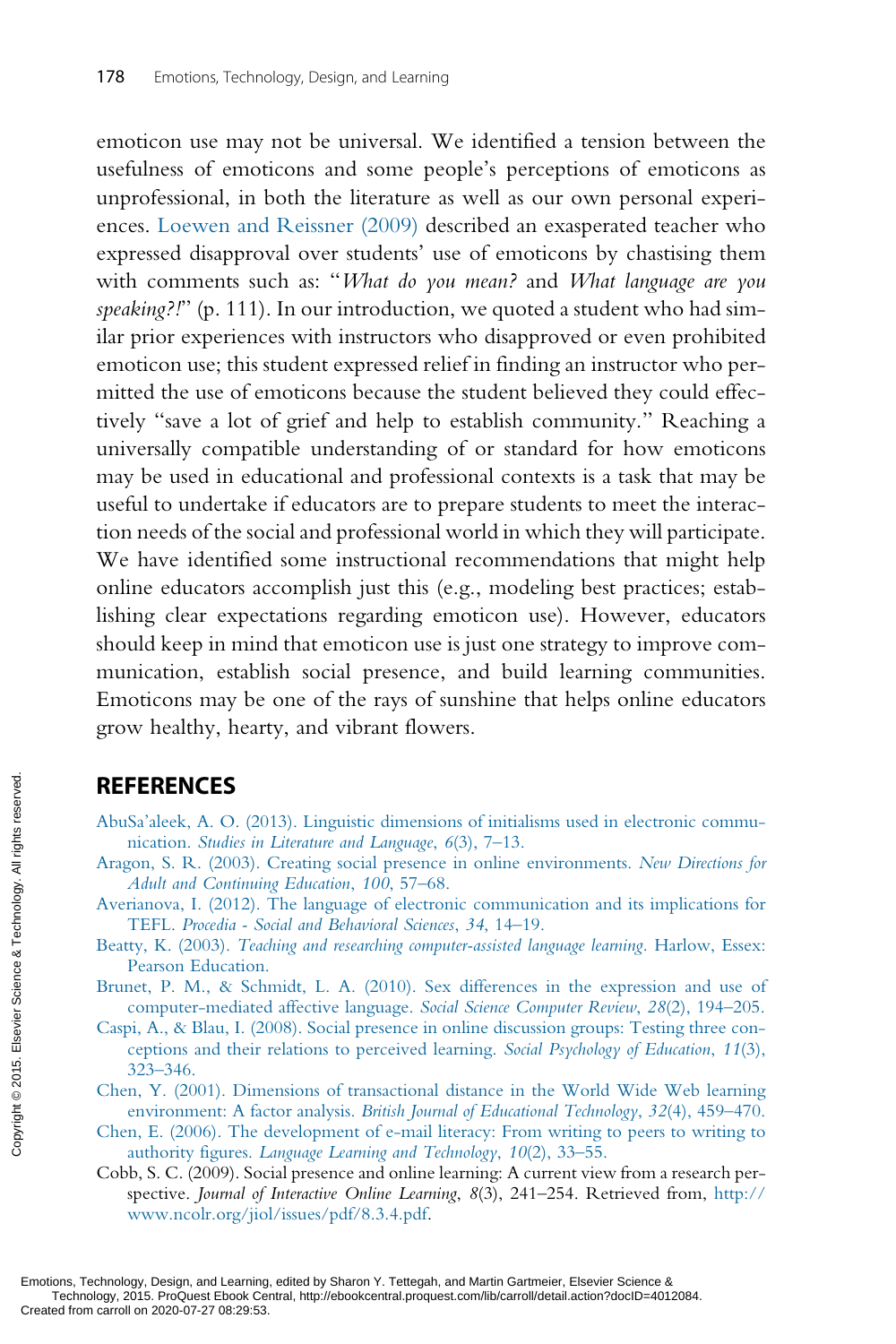- [Conrad, D. \(2005\). Building and maintaining community in cohort-based online learning.](http://refhub.elsevier.com/B978-0-12-801856-9.00008-6/rf0055) [Journal of Distance Education](http://refhub.elsevier.com/B978-0-12-801856-9.00008-6/rf0055), 20(1), 1–20.
- [Cooper, H. M. \(1982\). Scientific guidelines for conducting integrative research reviews.](http://refhub.elsevier.com/B978-0-12-801856-9.00008-6/rf0060) [Review of Educational Research](http://refhub.elsevier.com/B978-0-12-801856-9.00008-6/rf0060), 52(2), 291–302.
- Crystal, D. (2001). Language and the Internet. [New York, NY: Cambridge University Press.](http://refhub.elsevier.com/B978-0-12-801856-9.00008-6/rf0065)
- [Derks, D., Bos, A. E. R., & Grumbkow, J. V. \(2007\). Emoticons and social interaction on](http://refhub.elsevier.com/B978-0-12-801856-9.00008-6/rf0070) [the Internet: The importance of social context.](http://refhub.elsevier.com/B978-0-12-801856-9.00008-6/rf0070) Computers in Human Behavior, 23, [842–849.](http://refhub.elsevier.com/B978-0-12-801856-9.00008-6/rf0070)
- [Derks, D., Bos, A. E. R., & Grumbkow, J. V. \(2008\). Emoticons in computer-mediated](http://refhub.elsevier.com/B978-0-12-801856-9.00008-6/rf0075) [communication: Social motives and social context.](http://refhub.elsevier.com/B978-0-12-801856-9.00008-6/rf0075) CyberPsychology & Behavior, 11(1), [99–101.](http://refhub.elsevier.com/B978-0-12-801856-9.00008-6/rf0075)
- [Dresner, E., & Herring, S. \(2010\). Functions of the non-verbal in CMC: Emoticons and illo](http://refhub.elsevier.com/B978-0-12-801856-9.00008-6/rf0080)cutionary force. [Communication Theory](http://refhub.elsevier.com/B978-0-12-801856-9.00008-6/rf0080), 20(3), 249–268.
- [Dunlap, J. C., & Lowenthal, P. R. \(2014\). The power of presence: Our quest for the right](http://refhub.elsevier.com/B978-0-12-801856-9.00008-6/rf0085) mix of social presence in online courses. In A. A. Piña & A. P. Mizell (Eds.), Real life distance education: Case studies in practice [\(pp. 41–66\). Greenwich, CT: Information Age](http://refhub.elsevier.com/B978-0-12-801856-9.00008-6/rf0085) [Publishers.](http://refhub.elsevier.com/B978-0-12-801856-9.00008-6/rf0085)
- [Fadde, P. J., & Vu, P. \(2014\). Blended online learning: Benefits, challenges, and misconcep](http://refhub.elsevier.com/B978-0-12-801856-9.00008-6/rf0090)[tions. In P. R. Lowenthal, C. S. York, & J. C. Richardson \(Eds.\),](http://refhub.elsevier.com/B978-0-12-801856-9.00008-6/rf0090) Online learning: Common misconceptions, benefits and challenges [\(pp. 33–48\). Hauppauge, NY: Nova Science](http://refhub.elsevier.com/B978-0-12-801856-9.00008-6/rf0090) [Publishers.](http://refhub.elsevier.com/B978-0-12-801856-9.00008-6/rf0090)
- [Fullwood, C., Orchard, L. J., & Floyd, S. A. \(2013\). Emoticon convergence in Internet chat](http://refhub.elsevier.com/B978-0-12-801856-9.00008-6/rf0095) rooms. [Social Semiotics](http://refhub.elsevier.com/B978-0-12-801856-9.00008-6/rf0095), 23(5), 648–662.
- [Ganster, T., Eimler, S. C., & Kramer, N. C. \(2012\). Same same but different!? The differ](http://refhub.elsevier.com/B978-0-12-801856-9.00008-6/rf0100)[ential influence of smileys and emoticons on person perception.](http://refhub.elsevier.com/B978-0-12-801856-9.00008-6/rf0100) Cyberpsychology, Behav[ior, and Social Networking](http://refhub.elsevier.com/B978-0-12-801856-9.00008-6/rf0100), 15(4), 226–230.
- [Garrison, D. R., Anderson, T., & Archer, W. \(2000\). Critical inquiry in a text-based envi](http://refhub.elsevier.com/B978-0-12-801856-9.00008-6/rf0105)[ronment: Computer conferencing in higher education.](http://refhub.elsevier.com/B978-0-12-801856-9.00008-6/rf0105) The Internet and Higher Education, 2[\(2-3\), 87–105.](http://refhub.elsevier.com/B978-0-12-801856-9.00008-6/rf0105)
- Gee, J. (1990). [Social linguistics and literacies: Ideology in discourses.](http://refhub.elsevier.com/B978-0-12-801856-9.00008-6/rf0110) Brighton, England: [Falmer Press.](http://refhub.elsevier.com/B978-0-12-801856-9.00008-6/rf0110)
- [Gee, J. \(1998\). What is literacy? In V. Zamel & R. Spack \(Eds.\),](http://refhub.elsevier.com/B978-0-12-801856-9.00008-6/rf0115) Negotiating academic literacies: [Teaching and learning across languages and cultures](http://refhub.elsevier.com/B978-0-12-801856-9.00008-6/rf0115) (pp. 52–59). Mahwah, NJ: Lawrence Erl[baum Associates.](http://refhub.elsevier.com/B978-0-12-801856-9.00008-6/rf0115)
- [Gee, J. \(2000\). The new literacy studies: From 'socially situated' to the work of the social.](http://refhub.elsevier.com/B978-0-12-801856-9.00008-6/rf0120) [In D. Barton, M. Hamilton, & R. Ivanic \(Eds.\),](http://refhub.elsevier.com/B978-0-12-801856-9.00008-6/rf0120) Situated literacies: Reading and writing in context [\(pp. 180–196\). New York, NY: Routledge.](http://refhub.elsevier.com/B978-0-12-801856-9.00008-6/rf0120)
- [Goertzen, P., & Kristjansson, C. \(2007\). Interpersonal dimensions of community in graduate](http://refhub.elsevier.com/B978-0-12-801856-9.00008-6/rf0125) [online learning: Exploring social presence through the lens of Systemic Functional Lin](http://refhub.elsevier.com/B978-0-12-801856-9.00008-6/rf0125)guistics. [Internet and Higher Education](http://refhub.elsevier.com/B978-0-12-801856-9.00008-6/rf0125), 10, 212–230.
- [Greyling, F. C., & Wentzel, A. \(2007\). Humanising education through technology:](http://refhub.elsevier.com/B978-0-12-801856-9.00008-6/rf0130) [Creating social presence in large classes.](http://refhub.elsevier.com/B978-0-12-801856-9.00008-6/rf0130) South African Journal of Higher Education, 21[\(4\), 654–667.](http://refhub.elsevier.com/B978-0-12-801856-9.00008-6/rf0130)
- [Gunawardena, C. N. \(1995\). Social presence theory and implications for interaction and col](http://refhub.elsevier.com/B978-0-12-801856-9.00008-6/rf0135)[laborative learning in computer conferences.](http://refhub.elsevier.com/B978-0-12-801856-9.00008-6/rf0135) International Journal of Educational Telecommunications, 1[\(2/3\), 147–166.](http://refhub.elsevier.com/B978-0-12-801856-9.00008-6/rf0135)
- [Gunawardena, C. N., & Zittle, F. J. \(1997\). Social presence as a predictor of satisfaction](http://refhub.elsevier.com/B978-0-12-801856-9.00008-6/rf0140) [within a computer-mediated conferencing environment.](http://refhub.elsevier.com/B978-0-12-801856-9.00008-6/rf0140) American Journal of Distance [Education](http://refhub.elsevier.com/B978-0-12-801856-9.00008-6/rf0140), 11(3), 8–26. Greyling, F. C.,<br>
Greyling, F. C.,<br>
Creating socia<br>
21(4), 654–667<br>
Gunawardena, C. Maborative learr<br> *munications*, 1(2)<br>
Gunawardena, C.<br>
within a comp<br> *Education*, 11(3)<br>
Halvorsen, A. (201)<br> *CALICO Jour*<br>
Huang, A. H
	- [Halvorsen, A. \(2012\). Patterns in emoticon usage in ESL students' discussion forum writing.](http://refhub.elsevier.com/B978-0-12-801856-9.00008-6/rf0145) [CALICO Journal](http://refhub.elsevier.com/B978-0-12-801856-9.00008-6/rf0145), 29(4), 694-717.
	- [Huang, A. H., Yen, D. C., & Zhang, X. \(2008\). Exploring the potential effects of emoticons.](http://refhub.elsevier.com/B978-0-12-801856-9.00008-6/rf0150) [Information & Management](http://refhub.elsevier.com/B978-0-12-801856-9.00008-6/rf0150), 45, 466–473.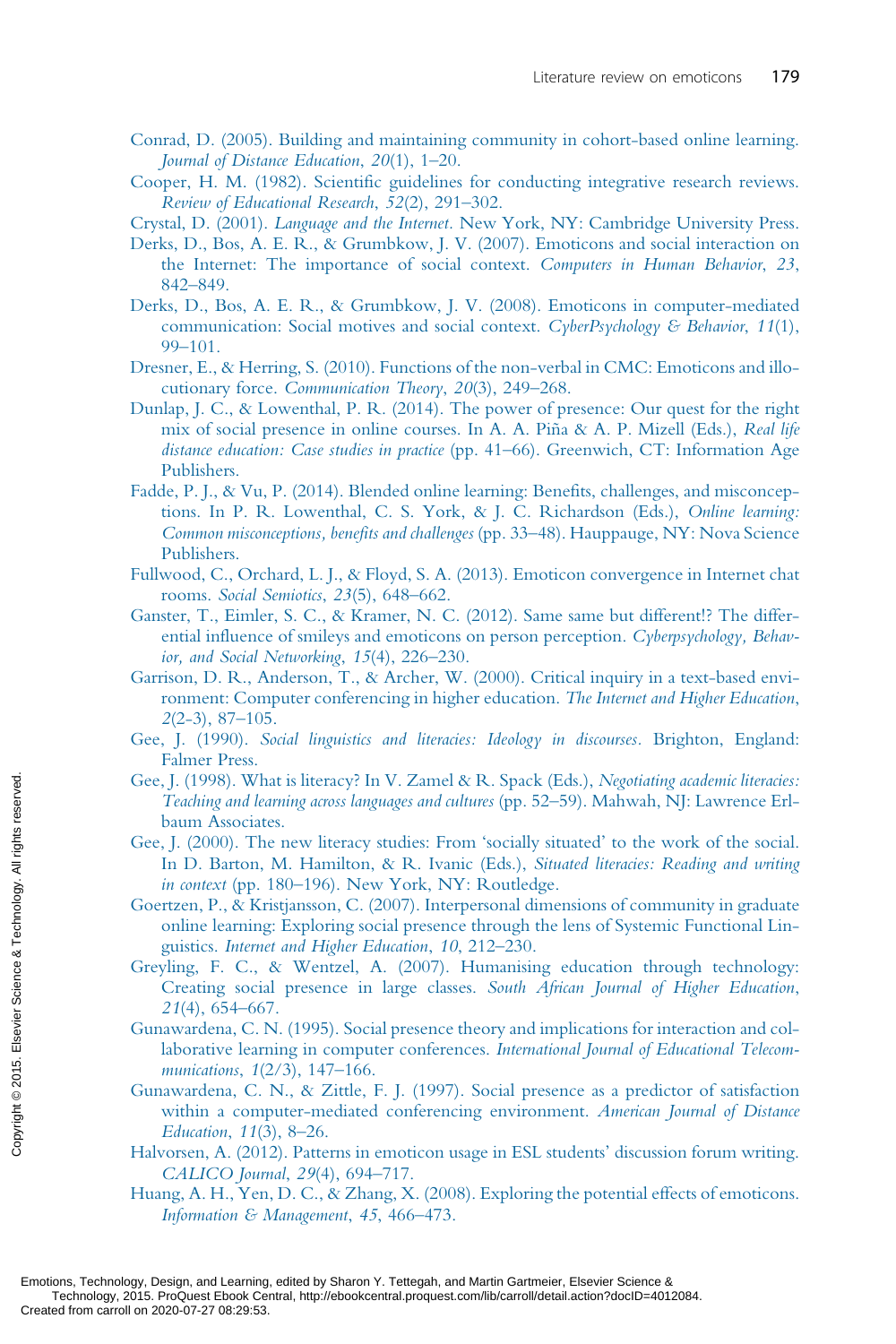- Huffaker, D. A., & Calvert, S. L. (2005). Gender, identity, and language use in teenage blogs. Journal of Computer-Mediated Communication, 10(2). Retrieved from, [http://onlinelibrary.](http://onlinelibrary.wiley.com/doi/10.1111/j.1083-6101.2005.tb00238.x/full) [wiley.com/doi/10.1111/j.1083-6101.2005.tb00238.x/full.](http://onlinelibrary.wiley.com/doi/10.1111/j.1083-6101.2005.tb00238.x/full)
- [Ice, P., Curtis, R., Phillips, P., & Wells, J. \(2007\). Using asynchronous audio feedback to](http://refhub.elsevier.com/B978-0-12-801856-9.00008-6/rf0160) [enhance teaching presence and student sense of community.](http://refhub.elsevier.com/B978-0-12-801856-9.00008-6/rf0160) Journal of Asynchronous [Learning Networks](http://refhub.elsevier.com/B978-0-12-801856-9.00008-6/rf0160), 11(2), 3–25.
- [Jackson, G. B. \(1980\). Methods for integrative reviews.](http://refhub.elsevier.com/B978-0-12-801856-9.00008-6/rf0165) Review of Educational Research, 50(3), [438–460.](http://refhub.elsevier.com/B978-0-12-801856-9.00008-6/rf0165)
- [Kanayama, T. \(2003\). Ethnographic research on the experience of Japanese elderly people](http://refhub.elsevier.com/B978-0-12-801856-9.00008-6/rf0170) online. [New Media & Society](http://refhub.elsevier.com/B978-0-12-801856-9.00008-6/rf0170), 5(2), 267–288.
- [Kindred, J., & Roper, S. L. \(2004\). Making connections via Instant Messenger \(IM\): Student](http://refhub.elsevier.com/B978-0-12-801856-9.00008-6/rf0175) [use of IM to maintain personal relationships.](http://refhub.elsevier.com/B978-0-12-801856-9.00008-6/rf0175) Qualitative Research Reports in Communication, 5[, 48–54.](http://refhub.elsevier.com/B978-0-12-801856-9.00008-6/rf0175)
- [Krohn, F. B. \(2004\). A generational approach to using emoticons as nonverbal communica](http://refhub.elsevier.com/B978-0-12-801856-9.00008-6/rf0180)tion. [Journal of Technical Writing and Communication](http://refhub.elsevier.com/B978-0-12-801856-9.00008-6/rf0180), 34(4), 321–328.
- [Lahaie, U. \(2007\). Strategies for creating social presence online.](http://refhub.elsevier.com/B978-0-12-801856-9.00008-6/rf0185) Nurse Educator, 32(3), [100–101.](http://refhub.elsevier.com/B978-0-12-801856-9.00008-6/rf0185)
- Lave, J., & Wenger, E. (1991). [Situated learning: Legitimate peripheral participation.](http://refhub.elsevier.com/B978-0-12-801856-9.00008-6/rf0190) New York, [NY: Cambridge University Press.](http://refhub.elsevier.com/B978-0-12-801856-9.00008-6/rf0190)
- [Lo, S. \(2008\). The non-verbal communication functions of emoticons in computer-](http://refhub.elsevier.com/B978-0-12-801856-9.00008-6/rf0200)mediated communication. [CyberPsychology & Behavior](http://refhub.elsevier.com/B978-0-12-801856-9.00008-6/rf0200), 11(5), 595-597.
- [Locke, T., & Daly, N. \(2007\). Towards congeniality. The place of politeness in asynchronous](http://refhub.elsevier.com/B978-0-12-801856-9.00008-6/rf0205) online discussion. [International Journal of Learning](http://refhub.elsevier.com/B978-0-12-801856-9.00008-6/rf0205), 13(12), 121–134.
- [Loewen, S., & Reissner, S. \(2009\). A comparison of incidental focus on form in the second](http://refhub.elsevier.com/B978-0-12-801856-9.00008-6/rf0210) language classroom and chatroom. [Computer Assisted Language Learning](http://refhub.elsevier.com/B978-0-12-801856-9.00008-6/rf0210), 22(2), 101–114.
- [Lowenthal, P. R. \(2009\). The evolution and influence of social presence theory on online](http://refhub.elsevier.com/B978-0-12-801856-9.00008-6/rf0215) learning. In T. T. Kidd (Ed.), [Online education and adult learning: New frontiers for teaching](http://refhub.elsevier.com/B978-0-12-801856-9.00008-6/rf0215) practices [\(pp. 124–139\). Hershey, PA: IGI Global.](http://refhub.elsevier.com/B978-0-12-801856-9.00008-6/rf0215)

Lowenthal, P. R. (2012). [Social presence: What is it? How do we measure it? \(Doctoral dissertation\).](http://refhub.elsevier.com/B978-0-12-801856-9.00008-6/rf0220) [Denver, Colorado: University of Colorado Denver.](http://refhub.elsevier.com/B978-0-12-801856-9.00008-6/rf0220)

- [Lowenthal, P., & Muth, R. \(2008\). Constructivism. In E. F. Provenzo, Jr., \(Ed.\),](http://refhub.elsevier.com/B978-0-12-801856-9.00008-6/rf0225) Encyclopedia [of the social and cultural foundations of education](http://refhub.elsevier.com/B978-0-12-801856-9.00008-6/rf0225) (pp. 177–179). Thousand Oaks, CA: Sage.
- Marvin, L. (1995). Spoof, spam, lurk, and lag: The aesthetics of text-based virtual realities. Journal of Computer-Mediated Communication, 1(2). Retrieved from, [http://onlinelibrary.](http://onlinelibrary.wiley.com/doi/10.1111/j.1083-6101.1995.tb00324.x/full) [wiley.com/doi/10.1111/j.1083-6101.1995.tb00324.x/full.](http://onlinelibrary.wiley.com/doi/10.1111/j.1083-6101.1995.tb00324.x/full)
- [McInnerney, J. M., & Roberts, T. S. \(2004\). Online learning: Social interaction and the cre](http://refhub.elsevier.com/B978-0-12-801856-9.00008-6/rf0235)ation of a sense of community. [Educational Technology & Society](http://refhub.elsevier.com/B978-0-12-801856-9.00008-6/rf0235), 7(3), 73–81.
- [Meyer, K. A. \(2003\). Face-to-face versus threaded discussions: The role of time and higher](http://refhub.elsevier.com/B978-0-12-801856-9.00008-6/rf0245)order thinking. [Journal of Asynchronous Learning Networks](http://refhub.elsevier.com/B978-0-12-801856-9.00008-6/rf0245), 7(3), 55–65.
- [Moore, M. G. \(2013\). The theory of transactional distance. In M. G. Moore \(Ed.\),](http://refhub.elsevier.com/B978-0-12-801856-9.00008-6/rf0250) *Handbook* of distance education [\(pp. 66–85\). New York, NY: Routledge.](http://refhub.elsevier.com/B978-0-12-801856-9.00008-6/rf0250)
- [Park, J. \(2007\). Interpersonal and affective communication in synchronous online discourse.](http://refhub.elsevier.com/B978-0-12-801856-9.00008-6/rf0255) [Library Quarterly](http://refhub.elsevier.com/B978-0-12-801856-9.00008-6/rf0255), 77(2), 133–155.
- Peña, J., & Hancock, J. T. (2006). An analysis of socioemotional and task communication in [online multiplayer video games.](http://refhub.elsevier.com/B978-0-12-801856-9.00008-6/rf0260) Communication Research, 33(1), 92–109.
- [Pillai, A. D. \(2009\). Computer-mediated communication in a bilingual chatroom.](http://refhub.elsevier.com/B978-0-12-801856-9.00008-6/rf0265) Language [in India: Strength for Today and Bright Hope for Tomorrow](http://refhub.elsevier.com/B978-0-12-801856-9.00008-6/rf0265), 9(11), 20-29.
- [Pratt, E. L. \(2010\). Communicating by computer. In T. A. M. Brosche & M. Feavel \(Eds.\),](http://refhub.elsevier.com/B978-0-12-801856-9.00008-6/rf0270) [Successful online learning: Managing the online learning environment efficiently and effectively](http://refhub.elsevier.com/B978-0-12-801856-9.00008-6/rf0270) [\(pp. 113–126\). Sudbury, MA: Jones and Barlett Publishers.](http://refhub.elsevier.com/B978-0-12-801856-9.00008-6/rf0270) of distance education<br>of distance education<br>Park, J. (2007). Interper<br>Library Quarterly, 7<br>Peña, J., & Hancock, J.<br>online multiplayer<br>Pillai, A. D. (2009). Co<br>in India: Strength for<br>Pratt, E. L. (2010). Con<br>Successful onli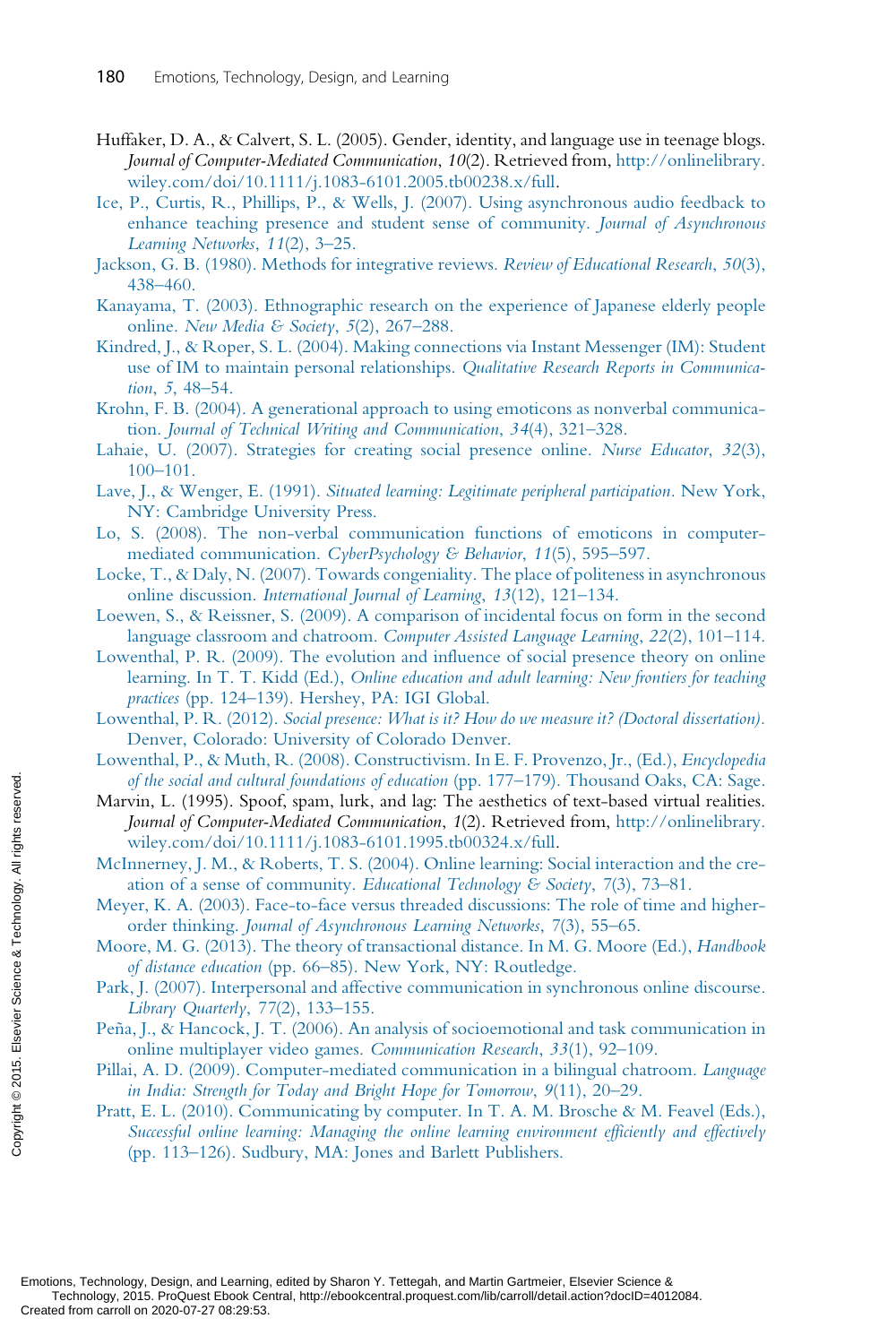- [Provine, R. R., Spencer, R. J., & Mandell, D. L. \(2007\). Emotional expression online: Emo](http://refhub.elsevier.com/B978-0-12-801856-9.00008-6/rf0275)[ticons punctuate website text messages.](http://refhub.elsevier.com/B978-0-12-801856-9.00008-6/rf0275) Journal of Language and Social Psychology, 26(3), [299–308.](http://refhub.elsevier.com/B978-0-12-801856-9.00008-6/rf0275)
- [Richardson, J. C., & Swan, K. \(2003\). Examining social presence in online courses in relation](http://refhub.elsevier.com/B978-0-12-801856-9.00008-6/rf0280) [to students' perceived learning and satisfaction.](http://refhub.elsevier.com/B978-0-12-801856-9.00008-6/rf0280) Journal of Asynchronous Learning Networks, 7[\(1\), 68–88.](http://refhub.elsevier.com/B978-0-12-801856-9.00008-6/rf0280)
- [Rourke, L., Anderson, T., Garrison, D. R., & Archer, W. \(1999\). Assessing social presence in](http://refhub.elsevier.com/B978-0-12-801856-9.00008-6/rf0285) [asynchronous text-based computer conferencing.](http://refhub.elsevier.com/B978-0-12-801856-9.00008-6/rf0285) Journal of Distance Education, 14(2), [50–71.](http://refhub.elsevier.com/B978-0-12-801856-9.00008-6/rf0285)
- [Sadera, W. A., Robertson, J., Song, L., & Midon, M. N. \(2009\). The role of community in](http://refhub.elsevier.com/B978-0-12-801856-9.00008-6/rf0295) online learning success. [Journal of Online Learning and Teaching](http://refhub.elsevier.com/B978-0-12-801856-9.00008-6/rf0295), 5(2), 277–284.
- [Short, J., Williams, E., & Christie, B. \(1976\).](http://refhub.elsevier.com/B978-0-12-801856-9.00008-6/rf0300) The social psychology of telecommunications. [London: John Wiley & Sons.](http://refhub.elsevier.com/B978-0-12-801856-9.00008-6/rf0300)
- [So, H., & Brush, T. A. \(2008\). Student perceptions of collaborative learning, social presence,](http://refhub.elsevier.com/B978-0-12-801856-9.00008-6/rf0305) [and satisfaction in a blended learning environment: Relationships and critical factors.](http://refhub.elsevier.com/B978-0-12-801856-9.00008-6/rf0305) [Computers & Education](http://refhub.elsevier.com/B978-0-12-801856-9.00008-6/rf0305), 51(1), 318–336.
- [Song, L., Singleton, E. S., Hill, J. R., & Koh, M. H. \(2004\). Improving online learning: Stu](http://refhub.elsevier.com/B978-0-12-801856-9.00008-6/rf0310)[dent perceptions of useful and challenging characteristics.](http://refhub.elsevier.com/B978-0-12-801856-9.00008-6/rf0310) The Internet and Higher Education, 7[\(1\), 59–70.](http://refhub.elsevier.com/B978-0-12-801856-9.00008-6/rf0310)
- [Stapa, S. H., & Shaari, A. H. \(2012\). Understanding online communicative language features](http://refhub.elsevier.com/B978-0-12-801856-9.00008-6/rf0315) in social networking environment. [GEMA Online Journal of Language Studies](http://refhub.elsevier.com/B978-0-12-801856-9.00008-6/rf0315), 12(3), [817–830.](http://refhub.elsevier.com/B978-0-12-801856-9.00008-6/rf0315)
- [Stein, D. S., Wanstreet, C. E., & Calvin, J. \(2005\). Bridging the transactional distance gap in](http://refhub.elsevier.com/B978-0-12-801856-9.00008-6/rf0320) online learning environments. [American Journal of Distance Education](http://refhub.elsevier.com/B978-0-12-801856-9.00008-6/rf0320), 19(2), 105-118.
- Stodel, E., Thompson, T., & MacDonald, C. (2006). Learners' perspectives on what is missing from online learning: Interpretations through the community of inquiry framework. The International Review of Research in Open and Distance Learning, 7(3). Retrieved from, <http://www.irrodl.org/index.php/irrodl/article/view/325>.
- Street, B. (1984). Literacy in theory and practice. [Cambridge: Cambridge University Press.](http://refhub.elsevier.com/B978-0-12-801856-9.00008-6/rf0330)
- [Swan, K. \(2002\). Building learning communities in online courses: The importance of inter](http://refhub.elsevier.com/B978-0-12-801856-9.00008-6/rf0335)action. [Education, Communication, and Information](http://refhub.elsevier.com/B978-0-12-801856-9.00008-6/rf0335), 2(1), 23–49.
- [Tu, C. \(2001\). How Chinese perceive social presence: An examination of interaction in](http://refhub.elsevier.com/B978-0-12-801856-9.00008-6/rf0340) online learning environment. [Educational Media International](http://refhub.elsevier.com/B978-0-12-801856-9.00008-6/rf0340), 38(1), 45-60.
- Tu, C.-H. (2002). The impacts of text-based CMC on online social presence. Journal of Interactive Online Learning, 1(2), 1–24. Retrieved from, [http://www.ncolr.org/jiol/issues/](http://www.ncolr.org/jiol/issues/pdf/1.2.6.pdf) [pdf/1.2.6.pdf.](http://www.ncolr.org/jiol/issues/pdf/1.2.6.pdf)
- [Tu, C. H., & McIsaac, M. \(2002\). The relationship of social presence and interaction in](http://refhub.elsevier.com/B978-0-12-801856-9.00008-6/rf0350) online classes. [American Journal of Distance Education](http://refhub.elsevier.com/B978-0-12-801856-9.00008-6/rf0350), 16(3), 131–150.
- [Vandergriff, I. \(2013\). Emotive communication online: A contextual analysis of computer](http://refhub.elsevier.com/B978-0-12-801856-9.00008-6/rf0355)[mediated communication \(CMC\) cues.](http://refhub.elsevier.com/B978-0-12-801856-9.00008-6/rf0355) Journal of Pragmatics, 51, 1–12.
- [Varnhagen, C. K., McFall, G. P., Pugh, N., Routledge, L., Sumida-MacDonald, H., &](http://refhub.elsevier.com/B978-0-12-801856-9.00008-6/rf0360) [Kwong, T. E. \(2009\). Lol: New language and spelling in instant messaging.](http://refhub.elsevier.com/B978-0-12-801856-9.00008-6/rf0360) Reading and Writing, 23[\(6\), 719–733.](http://refhub.elsevier.com/B978-0-12-801856-9.00008-6/rf0360) Varnhagen, C. K.,<br>Kwong, T. E.<br>*and Writing*, 23<br>Vrasidas, C., & Mc<br>*American Journa*<br>Walther, J. B. (199<br>hyperpersonal<br>Walther, J. B., Annediated intermination Research
	- [Vrasidas, C., & McIsaac, M. S. \(1999\). Factors influencing interaction in an online course.](http://refhub.elsevier.com/B978-0-12-801856-9.00008-6/rf0370) [American Journal of Distance Education](http://refhub.elsevier.com/B978-0-12-801856-9.00008-6/rf0370), 13(3), 22–36.
	- [Walther, J. B. \(1996\). Computer-mediated communication: Impersonal, interpersonal, and](http://refhub.elsevier.com/B978-0-12-801856-9.00008-6/rf0375) [hyperpersonal interaction.](http://refhub.elsevier.com/B978-0-12-801856-9.00008-6/rf0375) Communication Research, 23(1), 3-43.
	- [Walther, J. B., Anderson, J. F., & Park, D. W. \(1994\). Interpersonal effects in computer](http://refhub.elsevier.com/B978-0-12-801856-9.00008-6/rf0380)[mediated interaction: A meta-analysis of social and antisocial communication.](http://refhub.elsevier.com/B978-0-12-801856-9.00008-6/rf0380) Commu[nication Research](http://refhub.elsevier.com/B978-0-12-801856-9.00008-6/rf0380), 21(4), 460–487.